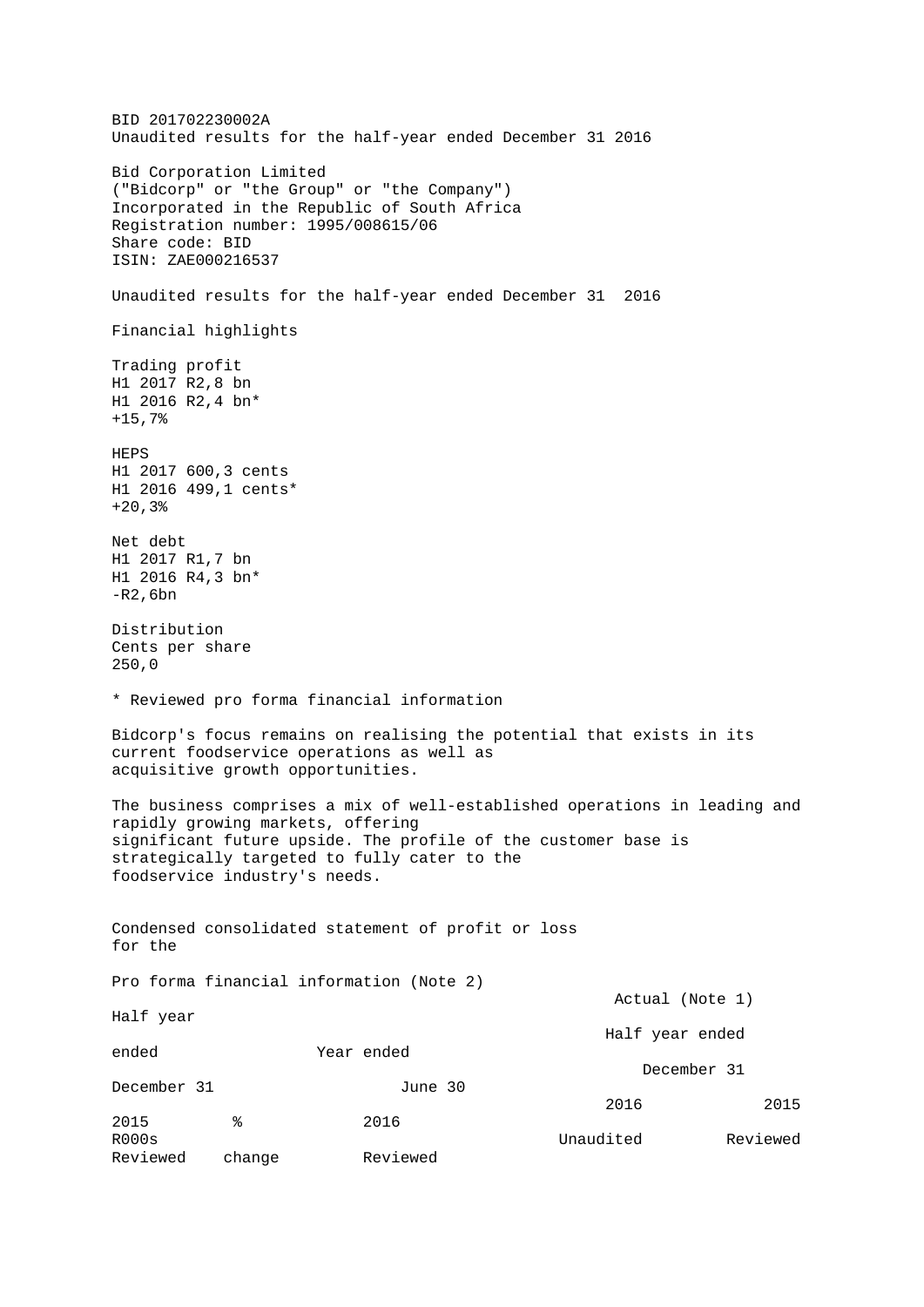| Revenue                                   |       |                 |  |  | 67 821 938 64 755 706           |                 |          |       |
|-------------------------------------------|-------|-----------------|--|--|---------------------------------|-----------------|----------|-------|
| 68 168 588 (0,5) 140 523 301              |       |                 |  |  |                                 |                 |          |       |
| Cost of revenue                           |       |                 |  |  | (53 294 762) (51 736 560)       |                 |          |       |
| $(54\ 383\ 309)$ 2,0 $(111\ 339\ 336)$    |       |                 |  |  |                                 |                 |          |       |
| Gross profit                              |       |                 |  |  | 14 527 176                      | 13 019 146      |          |       |
| 13 785 279 5,4 29 183 965                 |       |                 |  |  |                                 |                 |          |       |
| Operating expenses                        |       |                 |  |  | $(11\ 701\ 263)$                | (10 820 874)    |          |       |
| $(11\ 343\ 495)$ $(3,2)$ $(24\ 033\ 352)$ |       |                 |  |  |                                 |                 |          |       |
| Sales and distribution costs              |       |                 |  |  | $(9\ 583\ 395)$ $(8\ 966\ 888)$ |                 |          |       |
| (9 297 045)                               |       | (19 810 106)    |  |  |                                 |                 |          |       |
| Administration expenses                   |       |                 |  |  | (2 039 159)                     | $(1\ 751\ 620)$ |          |       |
| (1 920 896)                               |       | $(3\ 636\ 044)$ |  |  |                                 |                 |          |       |
| Other costs                               |       |                 |  |  | (78 709)                        | (102, 366)      |          |       |
| (125 554)                                 |       | (587 202)       |  |  |                                 |                 |          |       |
|                                           |       |                 |  |  |                                 |                 |          |       |
| Trading profit                            |       |                 |  |  | 2 825 913                       | 2 198 272       |          |       |
| 2 441 784                                 |       | 15,7 5 150 613  |  |  |                                 |                 |          |       |
|                                           |       |                 |  |  |                                 |                 |          |       |
| Share-based payment expense               |       |                 |  |  | (46 486)                        |                 | (32 051) |       |
| (51 807)                                  |       | (63984)         |  |  |                                 |                 |          |       |
| Acquisition costs                         |       |                 |  |  | (14 089)                        |                 |          | (328) |
| (328)                                     |       | (8947)          |  |  |                                 |                 |          |       |
| Net capital items                         |       |                 |  |  |                                 |                 |          |       |
| (9 149)                                   |       | (157921)        |  |  |                                 |                 |          |       |
| Operating profit                          |       |                 |  |  | 2 765 338                       | 2 165 893       |          |       |
| 2 380 500                                 | 16, 2 | 4 919 761       |  |  |                                 |                 |          |       |
| Net finance charges                       |       |                 |  |  | $(118 521)$ $(108 410)$         |                 |          |       |
| (156 810)                                 |       | (294 553)       |  |  |                                 |                 |          |       |
| Finance income                            |       |                 |  |  | 53 549                          |                 | 21 669   |       |
| 22 275                                    |       | 106 230         |  |  |                                 |                 |          |       |
| Finance charges                           |       |                 |  |  | (172 070)                       | (130 079)       |          |       |
| (179 085)                                 |       | $(400\ \ 783)$  |  |  |                                 |                 |          |       |
| Share of profit of associates             |       |                 |  |  | 11 546                          |                 | 6 981    |       |
| 4 580                                     |       | 23 985          |  |  |                                 |                 |          |       |
| Profit before taxation                    |       |                 |  |  | 2 658 363                       | 2 064 464       |          |       |
| 2 228 270                                 |       | 19,3 4 649 193  |  |  |                                 |                 |          |       |
| Taxation                                  |       |                 |  |  | $(657 118)$ $(522 322)$         |                 |          |       |
| $(571955)$ $(14,9)$ $(1179027)$           |       |                 |  |  |                                 |                 |          |       |
| Profit for the period                     |       |                 |  |  |                                 |                 |          |       |
|                                           |       |                 |  |  | 2 001 245                       | 1 542 142       |          |       |
| 1 656 315<br>20,8                         |       | 3 470 166       |  |  |                                 |                 |          |       |
| Attributable to:                          |       |                 |  |  |                                 |                 |          |       |
| Shareholders of the Company               |       |                 |  |  | 1 993 020                       | 1 524 435       |          |       |
| 21,6<br>1 638 908                         |       | 3 430 711       |  |  |                                 |                 |          |       |
| Non-controlling interest                  |       |                 |  |  | 8 2 2 5                         |                 | 17 707   |       |
| 17 407                                    |       | 39 455          |  |  |                                 |                 |          |       |
|                                           |       |                 |  |  | 2 001 245                       | 1 542 142       |          |       |
| 1 656 315 20,8                            |       | 3 470 166       |  |  |                                 |                 |          |       |
| Shares in issue                           |       |                 |  |  |                                 |                 |          |       |
| Total ('000)                              |       |                 |  |  | 335 404                         |                 |          | 10    |
| 335 404                                   |       | 335 404         |  |  |                                 |                 |          |       |
| Weighted ('000)                           |       |                 |  |  | 332 000                         |                 |          | 10    |
| 329 517                                   |       | 331 791         |  |  |                                 |                 |          |       |
| Diluted weighted ('000)                   |       |                 |  |  | 332 859                         |                 |          | 10    |
| 331 300                                   |       | 332 555         |  |  |                                 |                 |          |       |
| Basic earnings per share (cents)          |       |                 |  |  | 600,3                           | 15 093 415,8    |          |       |
| 497,4 20,7 1 034,0                        |       |                 |  |  |                                 |                 |          |       |
| Diluted basic earnings per                |       |                 |  |  |                                 |                 |          |       |
| share (cents)                             |       |                 |  |  | 598,8                           | 15 093 415,8    |          |       |
| 494,7 21,0                                |       | 1031,6          |  |  |                                 |                 |          |       |
| Headline earnings per share (cents)       |       |                 |  |  | 600,3                           | 15 059 118,8    |          |       |
| 499,1 20,3                                |       |                 |  |  |                                 |                 |          |       |
| 1080,0<br>Diluted headline earnings per   |       |                 |  |  |                                 |                 |          |       |
|                                           |       |                 |  |  |                                 |                 |          |       |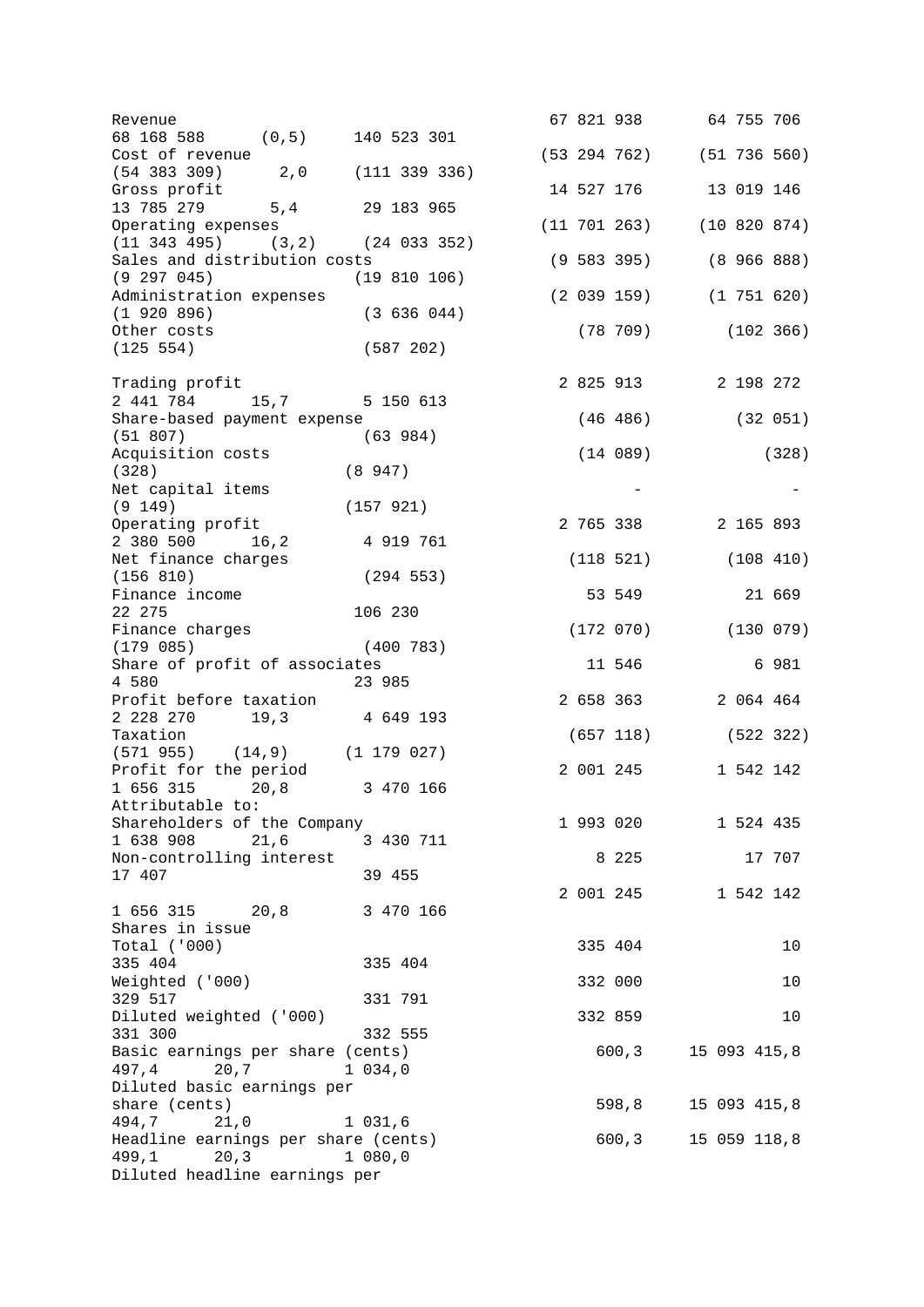share (cents)<br>
496.4 20.6 1 077.5 598,8 15 059 118,8 496,4 20,6 1 077,5 Distributions per share (cents) 250,0 - 241,0 Headline earnings The following adjustments to profit attributable to shareholders were taken into account in the calculation of headline earnings: Profit attributable to shareholders of the Company 1 993 020 1 524 435<br>1 638 908 1 3 430 711 3 430 711 Net impairments - 156 126 Available-for-sale investment - 119 076 Property, plant and equipment - 41 463 Intangible assets -<br>Tax relief 3 817 Tax relief - - - (8 230) Net (profit) loss on disposal of interests in subsidiaries, disposal or closure of businesses (25 656)  $-$  (3 464)  $(25 656)$ (Profit) loss on disposal and closure  $(3\ 464)$ <br>5 685  $(26\ 670)$  $(26 670)$ Tax charge  $1\ 014$   $-$  1 014 Net loss on disposal of property, plant and equipment and intangible assets - 11 499 Property, plant and equipment 4 256 Intangible assets - 5 280 Tax charge 1 963 Impairment of associate 10 699 Headline earnings<br>1 644 593 21,2 3 583 379 1 993 020 1 520 971 1 644 593 21,2 Note 1: Actual financial results of Bidcorp for the half year ended December 31 2015, do not include assets transferred to Bidcorp from Bidvest as part of the internal restructuring of Bidcorp, as this transfer was effective from April 1 2016. Note 2: Pro forma financial results of Bidcorp assume that all the assets (referred to in note 1) transferred into Bidcorp by Bidvest as part of the internal restructuring prior to its listing and unbundling had been part of Bidcorp for the full 2016 financial year.

Condensed consolidated statement of other comprehensive income for the

Actual

 Half year ended Year ended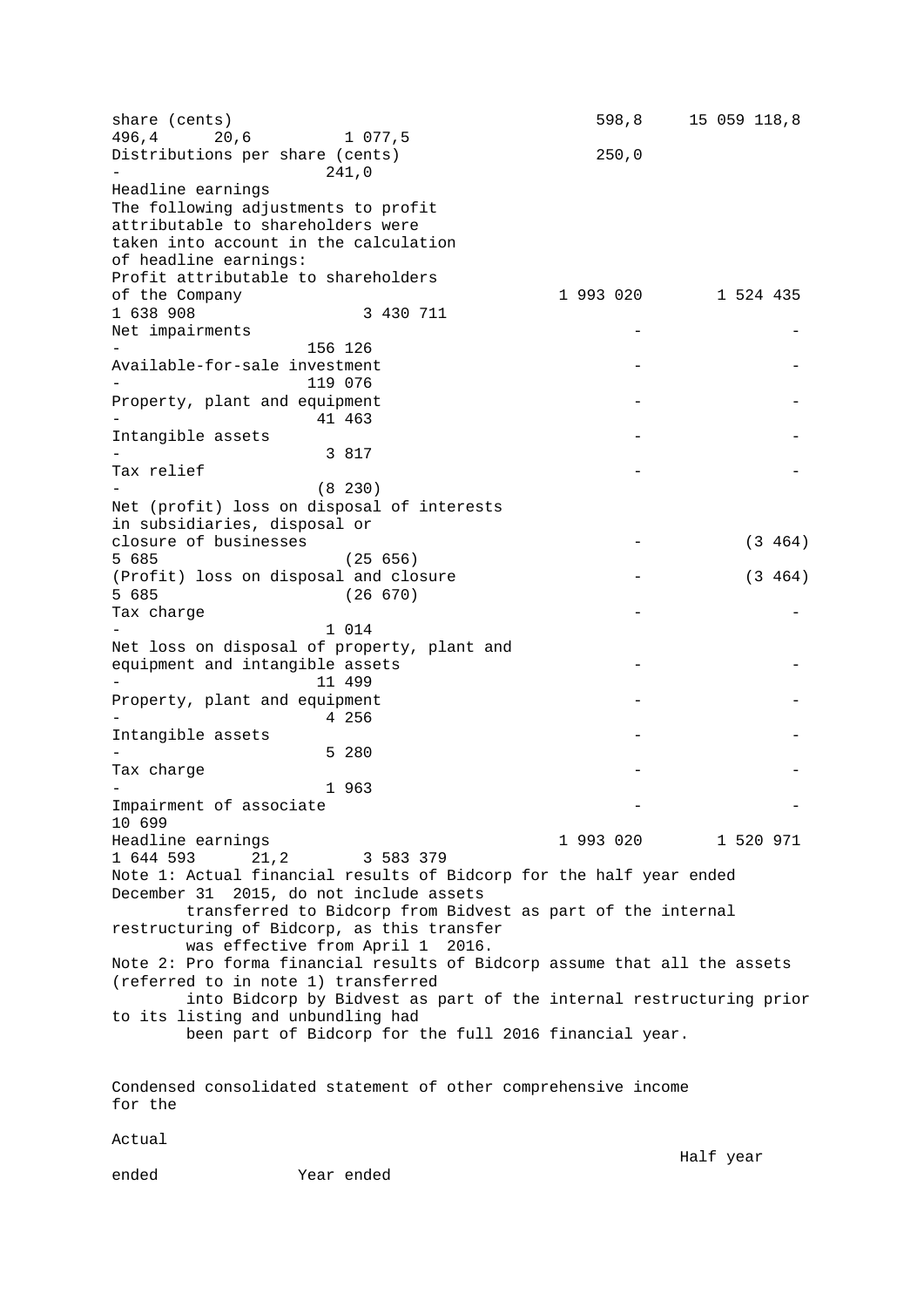december of the state of the state of the state of the state of the state of the state of the state of the state of the state of the state of the state of the state of the state of the state of the state of the state of th 31 June 30 2016 **2016** 2015 2016<br>R000s  $\begin{array}{cccc}\n\text{Unaudited} \\
\end{array}$ Reviewed Profit for the period 2 001 245 1 542 142 3 320 044 Other comprehensive income (2 994 906) 3 842 629 2 214 461 Items that may be classified subsequently to profit or loss (2 994 906) 3<br>842 629 2 262 343 2 262 343 Foreign currency translation reserve Exchange differences arising during the period (2 993 477) 3<br>840 871 2 259 035 2 259 035 Available-for-sale financial assets - - Net change in fair value  $\overline{ }$ - (119 076) Reclassified to profit or loss - 119 076 Cash flow hedges Fair value (loss) gain arising during the period  $(1\ 765)$ <br>2 239  $607$ 2 239 Taxation effects Taxation relief (charge) for the period 336<br>(481) 2 701 2 701 Items that will not be reclassified subsequently to profit or loss  $-$  (47 882) Defined benefit obligations Net remeasurement of defined benefit obligations during the period  $(57, 243)$ - (57 243) Taxation effects Taxation charge for the period<br>- 9 361  $-$  9  $-$  9  $-$  9  $-$ Total comprehensive income for the period (993 661) 5<br>384 771 5 534 505 5 534 505 Attributable to: Shareholders of the Company (990 064) 5<br>353 406 5 486 534 353 406 5 486 534 Non-controlling interest (3 597)<br>31 365 47 971 31 365  $(993 \t661)$  5 384 771 5 534 505 Condensed consolidated statement of cash flows for the Actual Half year ended Year ended december in the state of the state of the state of the state of the state of the state of the state of the state of the state of the state of the state of the state of the state of the state of the state of the state of th 31 June 30 2016 **2016** 2015 2016 R000s Unaudited Reviewed Audited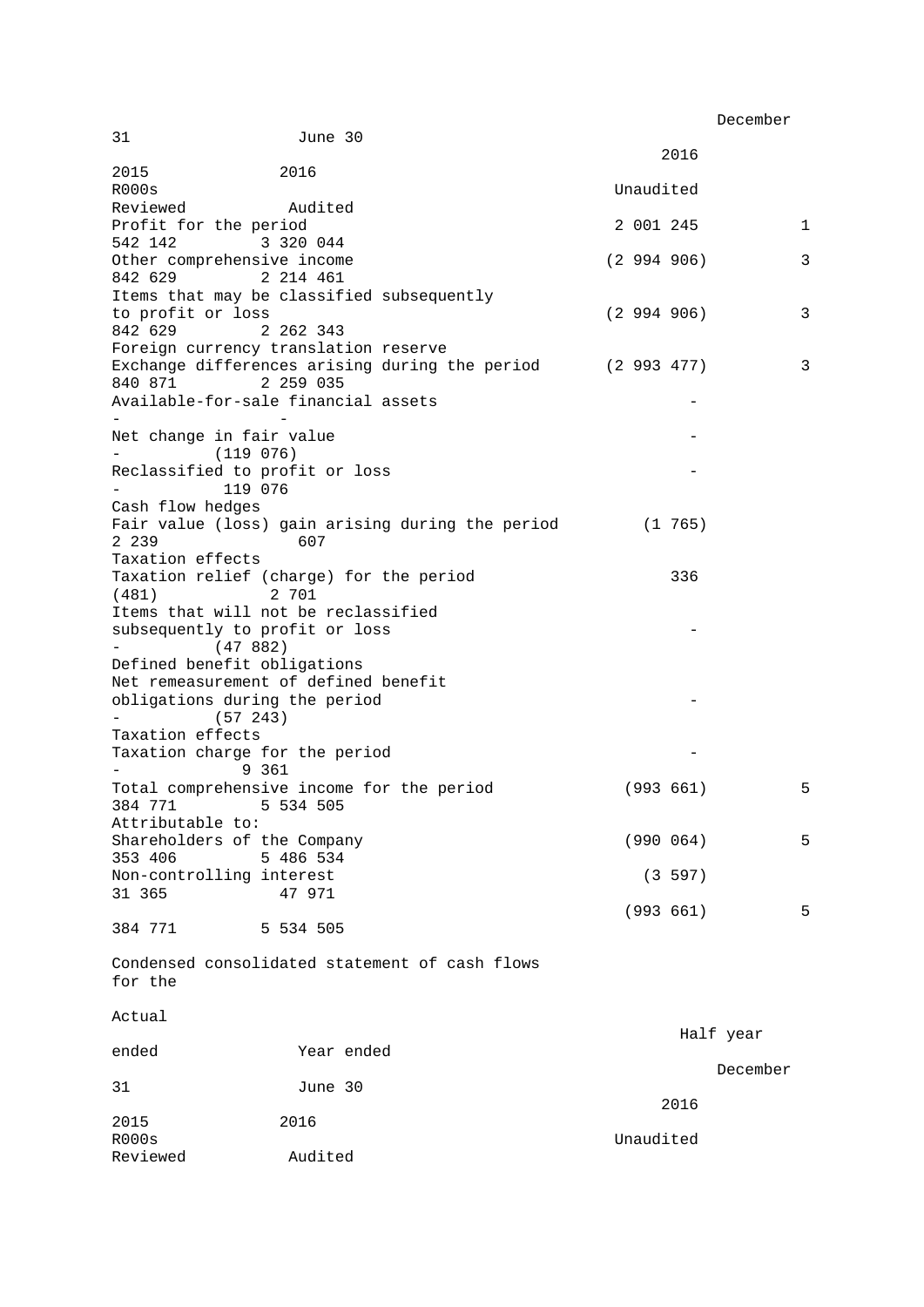| Cash flows from operating activities<br>4 740 623<br>713 096     |                 | 571 167         |
|------------------------------------------------------------------|-----------------|-----------------|
| Operating profit<br>165 893<br>4 626 518                         | 2 765 338       | $\overline{2}$  |
| Dividends from associates                                        |                 | 15 395          |
| 15 013<br>23 467                                                 |                 |                 |
| Acquisition costs<br>328<br>8 9 4 7                              |                 | 14 089          |
| Depreciation and amortisation                                    | 608 039         |                 |
| 1 237 482<br>571 577                                             |                 |                 |
| Increase in post-retirement obligations                          |                 | (355)           |
| $(28 719)$ $(224 391)$<br>Other non-cash items                   |                 | (1 357)         |
| 207 872<br>(16991)                                               |                 |                 |
| Cash generated by operations before                              |                 |                 |
| changes in working capital<br>707 101<br>5 879 895               | 3 401 149       | 2               |
| Changes in working capital                                       | $(1\;325\;472)$ | (1)             |
| 344 788)<br>762 572                                              |                 |                 |
| Cash generated by operations                                     | 2 075 677       | $\mathbf{1}$    |
| 362 313<br>6 642 467<br>Net finance charges paid                 | (138 526)       |                 |
| (200 533)<br>(108 410)                                           |                 |                 |
| Taxation paid                                                    | (565 671)       |                 |
| $(528 218)$ $(1 150 888)$                                        |                 |                 |
| Dividends paid<br>$(12 589)$ $(550 423)$                         |                 | (800 313)       |
| Cash effects of investment activities                            |                 | (608841)<br>(1) |
| 105, 544)<br>$(2\;349\;552)$                                     |                 |                 |
| Net additions to property, plant                                 |                 |                 |
| and equipment<br>$(757986)$ $(1901242)$                          | (679844)        |                 |
| Net additions to intangible assets                               |                 | (50 392)        |
| $(52 \t326)$ $(123 \t906)$                                       |                 |                 |
| Net disposal (acquisition) of subsidiaries,                      | 121 395         |                 |
| businesses, associates and investments<br>(324 404)<br>(295 232) |                 |                 |
| Cash effects of financing activities                             |                 | 428 957         |
| $(223 341)$ $(808 142)$                                          |                 |                 |
| Net borrowings raised (repaid)<br>(223 341)<br>(820 562)         | 494 951         |                 |
| Movement in non-controlling interests                            |                 | (65994)         |
|                                                                  |                 |                 |
| Disposal of treasury shares                                      |                 |                 |
| 12 420                                                           |                 |                 |
| Net increase (decrease) in cash and                              |                 |                 |
| cash equivalents                                                 | 391 283         |                 |
| (615 789)<br>1 582 929                                           |                 |                 |
| Net cash and cash equivalents at the<br>beginning of the period  | 5 505 509       | 3               |
| 632 604<br>3 632 604                                             |                 |                 |
| Exchange rate adjustment                                         | (565 014)       |                 |
| 694 062<br>289 976                                               |                 |                 |
| Net cash and cash equivalents at<br>end of the period            | 5 331 778       | 3               |
| 710 877<br>5 505 509                                             |                 |                 |
| Net cash and cash equivalents comprise:                          |                 |                 |
| Cash and cash equivalents<br>5 505 509<br>763 710                | 5 360 130       | 3               |
| Bank overdrafts included in short-term                           |                 |                 |
|                                                                  |                 |                 |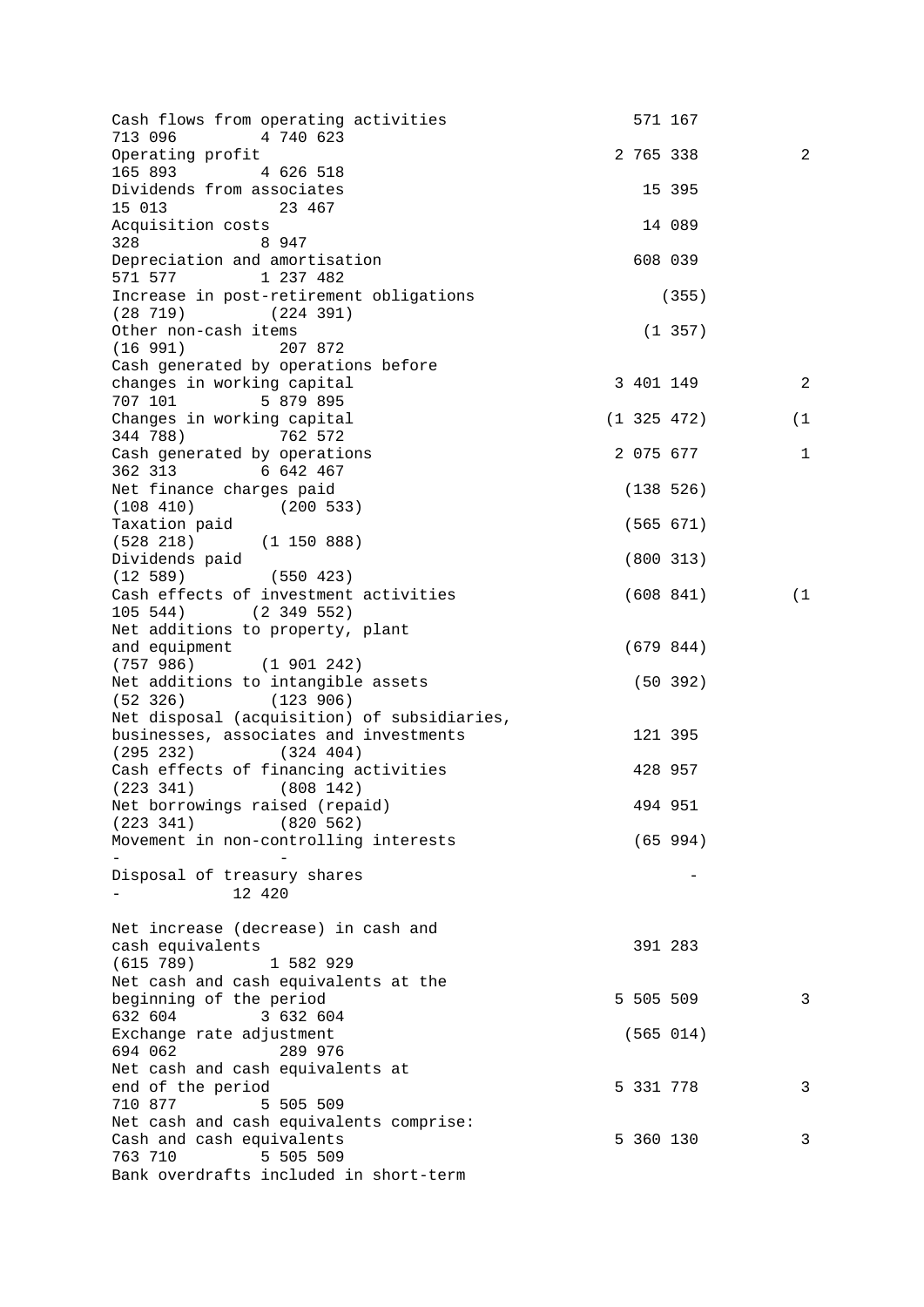|         |          |           | portion of interest-bearing borrowings |           | (28352) |  |
|---------|----------|-----------|----------------------------------------|-----------|---------|--|
|         | (52 833) | -         |                                        |           |         |  |
|         |          |           |                                        | 5 331 778 |         |  |
| 710 877 |          | 5 505 509 |                                        |           |         |  |

Condensed consolidated statement of financial position as at

Actual

|                                           |            |            |        | December |
|-------------------------------------------|------------|------------|--------|----------|
| 31                                        | June 30    |            | 2016   |          |
| 2015                                      | 2016       |            |        |          |
| R000s                                     |            | Unaudited  |        |          |
| Reviewed                                  | Audited    |            |        |          |
| <b>ASSETS</b>                             |            |            |        |          |
| Non-current assets                        |            | 23 739 890 |        | 26       |
| 751 641                                   | 26 792 068 |            |        |          |
| Property, plant and equipment             |            | 10 059 972 |        | 10       |
| 474 777                                   | 11 016 705 |            |        |          |
| Intangible assets                         |            | 1 003 240  |        | 1        |
| 396 599                                   | 1 212 758  |            |        |          |
| Goodwill                                  |            | 11 724 225 |        | 13       |
| 754 559 13 184 782                        |            |            |        |          |
| Deferred tax asset                        |            | 602 101    |        |          |
| 561 391                                   | 491 766    |            |        |          |
|                                           |            |            | 15 255 |          |
| Defined benefit pension surplus<br>15 255 |            |            |        |          |
|                                           |            |            |        |          |
| Interest in associates                    |            |            | 91 492 |          |
| 126 514                                   | 116 903    |            |        |          |
| Investments                               |            | 243 605    |        |          |
| 437 801                                   | 753 899    |            |        |          |
| Current assets                            |            | 27 653 002 |        | 28       |
| 815 504                                   | 29 548 613 |            |        |          |
| Inventories                               |            | 8 488 481  |        | 8        |
| 595 514                                   | 8 828 939  |            |        |          |
| Trade and other receivables               |            | 13 804 391 |        | 16       |
| 456 280                                   | 15 214 165 |            |        |          |
| Cash and cash equivalents                 |            | 5 360 130  |        | 3        |
| 763 710                                   | 5 505 509  |            |        |          |
| Total assets                              |            | 51 392 892 |        | 55       |
| 567 145                                   | 56 340 681 |            |        |          |
| EQUITY AND LIABILITIES                    |            |            |        |          |
| Capital and reserves                      |            | 22 275 780 |        | 23       |
| 110 466                                   | 24 217 574 |            |        |          |
| Attributable to shareholders              |            |            |        |          |
| of the Company                            |            | 22 208 421 |        | 23       |
| 023 870                                   | 24 080 624 |            |        |          |
| Non-controlling interest                  |            |            | 67 359 |          |
| 86 596                                    | 136 950    |            |        |          |
| Non-current liabilities                   |            | 5 983 531  |        | 4        |
| 953 302                                   | 4 490 970  |            |        |          |
| Deferred tax liability                    |            | 569 310    |        |          |
| 486 095                                   | 524 243    |            |        |          |
| Long-term portion of borrowings           |            | 3 843 911  |        | 2        |
| 552 838                                   | 2 342 670  |            |        |          |
| Post-retirement obligations               |            |            | 46 108 |          |
| 203 045                                   | 50 836     |            |        |          |
| Puttable non-controlling                  |            |            |        |          |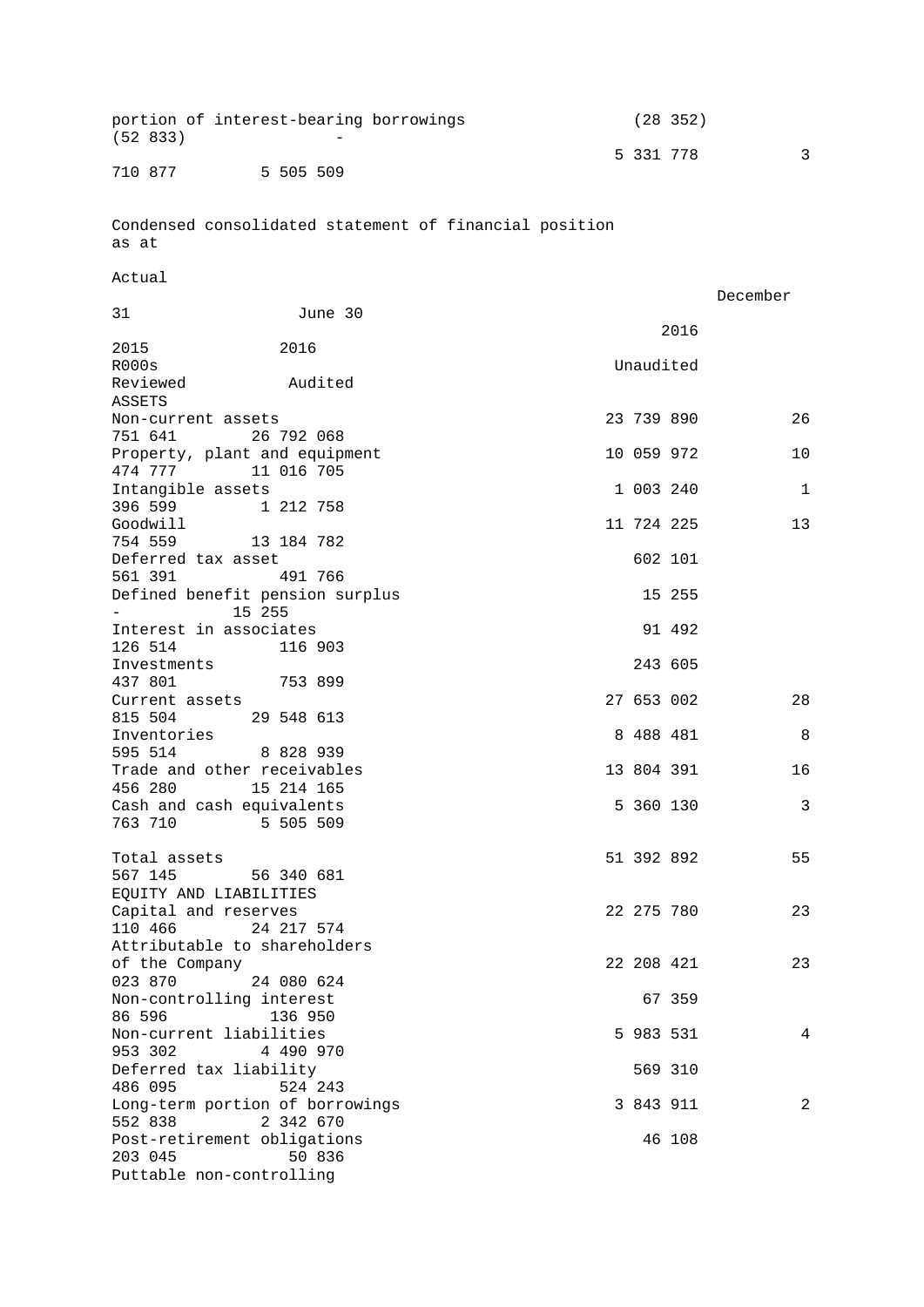interest liabilities 1 043 023 1 058 611 1 168 921 Long-term portion of provisions 471 761 649 534 397 970 Long-term portion of operating lease liabilities 6 330 and 179 9 418 6 330 Current liabilities 23 133 581 27 503 377 27 632 137 Trade and other payables 18 661 190 20 829 123 21 505 266 Short-term portion of provisions 304 494 570 439 358 319 Vendors for acquisition 446 910<br>631 646 513 308 631 646 513 308 Taxation 531 804 440 237 409 760 Short-term portion of borrowings 3 189 183 5 031 932 4 845 484 Total equity and liabilities 51 392 892 55 567 145 56 340 681 Number of shares in issue ('000) 335 404 10 335 404 Net tangible asset value per share (cents) 2 827 947 644 2 887 Net asset value per share (cents) 6 621 227 959 109 Condensed consolidated statement of changes in equity for the en and the state of the state of the state of the state of the state of the state of the state of the state of the state of the state of the state of the state of the state of the state of the state of the state of the sta Year Half year ended ended December 31 June 30 2016 2015 2016<br>R000s R000s Unaudited Audited Equity attributable to shareholders of the Company Stated capital 5 428 016 # 5 428 016 Balance at beginning of the period  $\qquad 5 \t 428 \t 016$ <br># # # Shares issued during the period - 5 428 016 Treasury shares (881 550) - (949 731) Balance at the beginning of the period (949 731) - - Shares disposed of in terms of share option scheme 68 181 - 12 421 Transfer in from unbundling - (962 152) Foreign currency translation reserve 4 130 271 8 693 762 7 111 926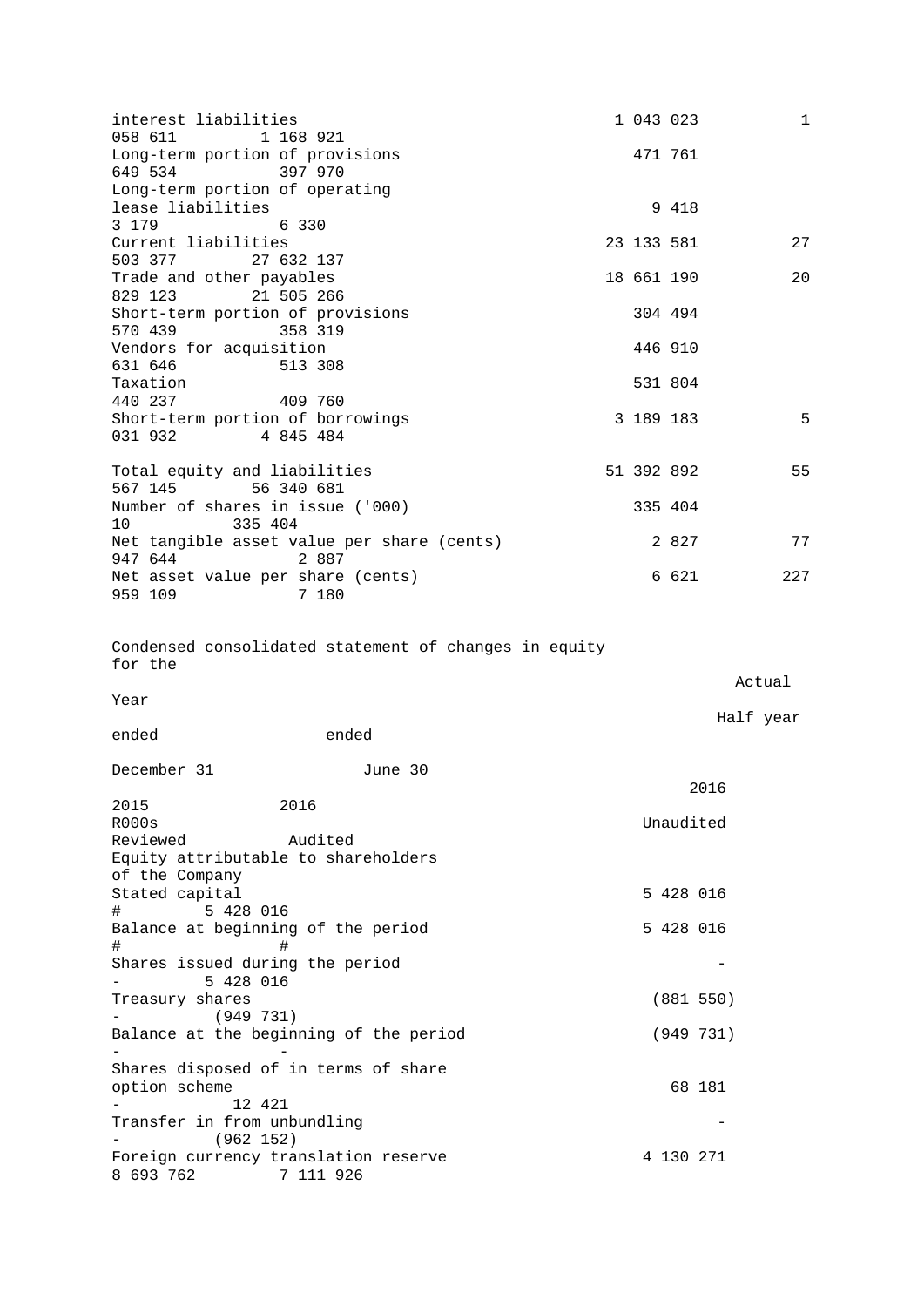Balance at beginning of the period 7 111 926 4 852 891 4 852 891 Movement during the period (2 981 655) 3 840 871 2 256 344 Realisation of foreign currency translation reserve on sale of subsidiaries and associates - 2 691 Hedging reserve (1 429)  $(1 550)$ Balance at beginning of the period -(3 308) (3 308) Fair value (loss) gain arising during the period (1 765)<br>2 239 607 2 239 Deferred tax recognised directly in reserve 336<br>(481) 2 701  $(481)$ Equity-settled share-based payment reserve (32 532) 29 174 (2 025) Balance at beginning of the period (2 025)<br>54 857 54 857 54 857 Arising during the period 47 065 32 051 48 653 Utilisation during the period (76 426) (67 043) (133 660) Deferred tax recognised directly in reserve (1 146) 9 309 27 776 Transfer as a result of unbundling - (28 947) Transfer from retained earnings - 29 296 Retained earnings 13 565 645 14 302 484 12 492 438 Balance at the beginning of the period 12 492 438 12 778 926 12 778 926 Attributable profit<br>1 524 435 1 3 279 576 1 524 435 Dividends paid (800 964) - (537 283) Transfer of reserves as a result of changes in shareholding of subsidiaries (118 849)<br>(877) (7 503)  $(7\;503)$ Net remeasurement of defined benefit obligations during the period - - (47 882) Transfers of subsidiaries under common control -  $-$  (2 973 047) Transfer from unbundling for equity-settled share-based payment reserve - - 28 947 Transfer to share-based payment reserve - (29 296) 23 023 870 24 080 624 24 080 624 Equity attributable to non-controlling interests of the Company Balance at beginning of the period 136 950<br>65 946 65 946 65 946 65 946 Attributable profit 8 225 17 707 Movement in foreign currency translation reserve (11 822) 13 658 7 503 Transfer of reserves as a result of changes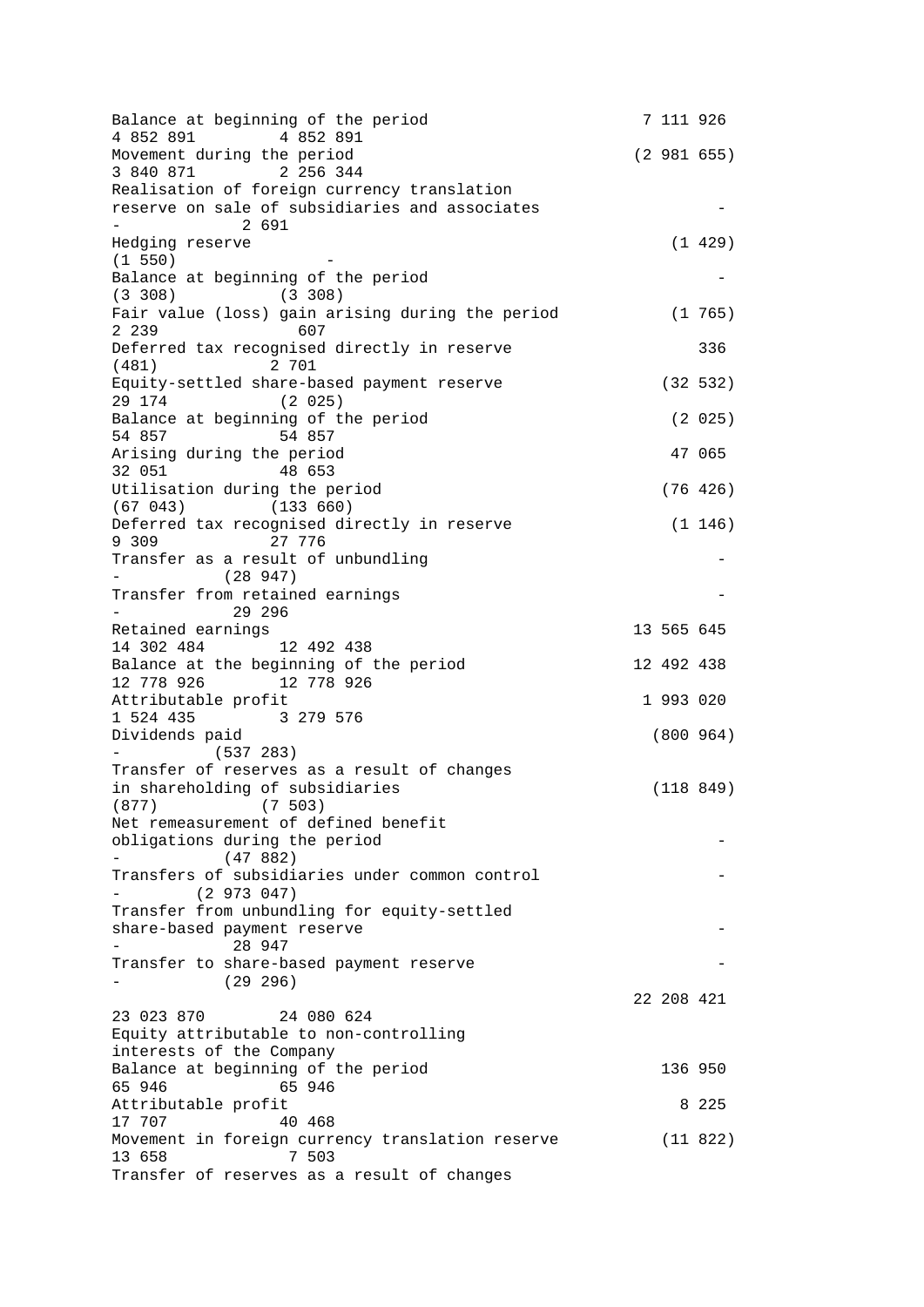in shareholding of subsidiaries (59 728) - 7 503 Movement in equity-settled share-based payment reserve (579) - (253) Dividends paid (5 687)<br>(12 589) (13 140)  $(12 589)$ Changes in shareholding 997 73 623 Transfer to puttable non-controlling interest liability<br>877 (44.7)  $(44 700)$  $\sim$  67 359 86 596 136 950 Total equity<br>23 110 466 24 217 574 23 110 466 # Amount below R1 000. Condensed segmental analysis for the Pro forma financial information (Note 2) Actual (Note 1) Half year<br>Half year ended ended Half year ended Year ended December 31 December 31 June 30 2016 2015 2015 % 2016<br>R000s Unaudited Reviewed Reviewed change Reviewed REVENUE<br>Foodservice Foodservice 67 821 938 64 751 696 68 168 588 140 523 301 Australasia 15 318 269 14 568 000 14 568 000<br>5,2 30 333 998 15 318 269 14 568 000 5,2 30 333 998 United Kingdom 26 164 977 30 367 308 30 367 308 (13,8) 60 991 803 Europe 16 292 978 14 479 504 14 479 504 12,5 30 988 054 Emerging Markets 10 045 714 5 336 884 8 753 776 14,8 18 209 446 Bidvest Services - 4 010 - 67 821 938 64 755 706 68 168 588 (0,5) 140 523 301 TRADING PROFIT<br>Foodservice Foodservice 2 867 081 2 207 545 2 458 345 5 240 051 Australasia 943 601 770 231 770 231 22,5 1 778 121 United Kingdom 749 751 757 726 757 726 (1,1) 1 473 925 Europe 588 952 463 630 463 630 27,0 1 053 640 Emerging Markets 684 777 15 215 958 466 758 25,3 25,3 934 365 Corporate (41 168) (12 826) (16 561) (89 438)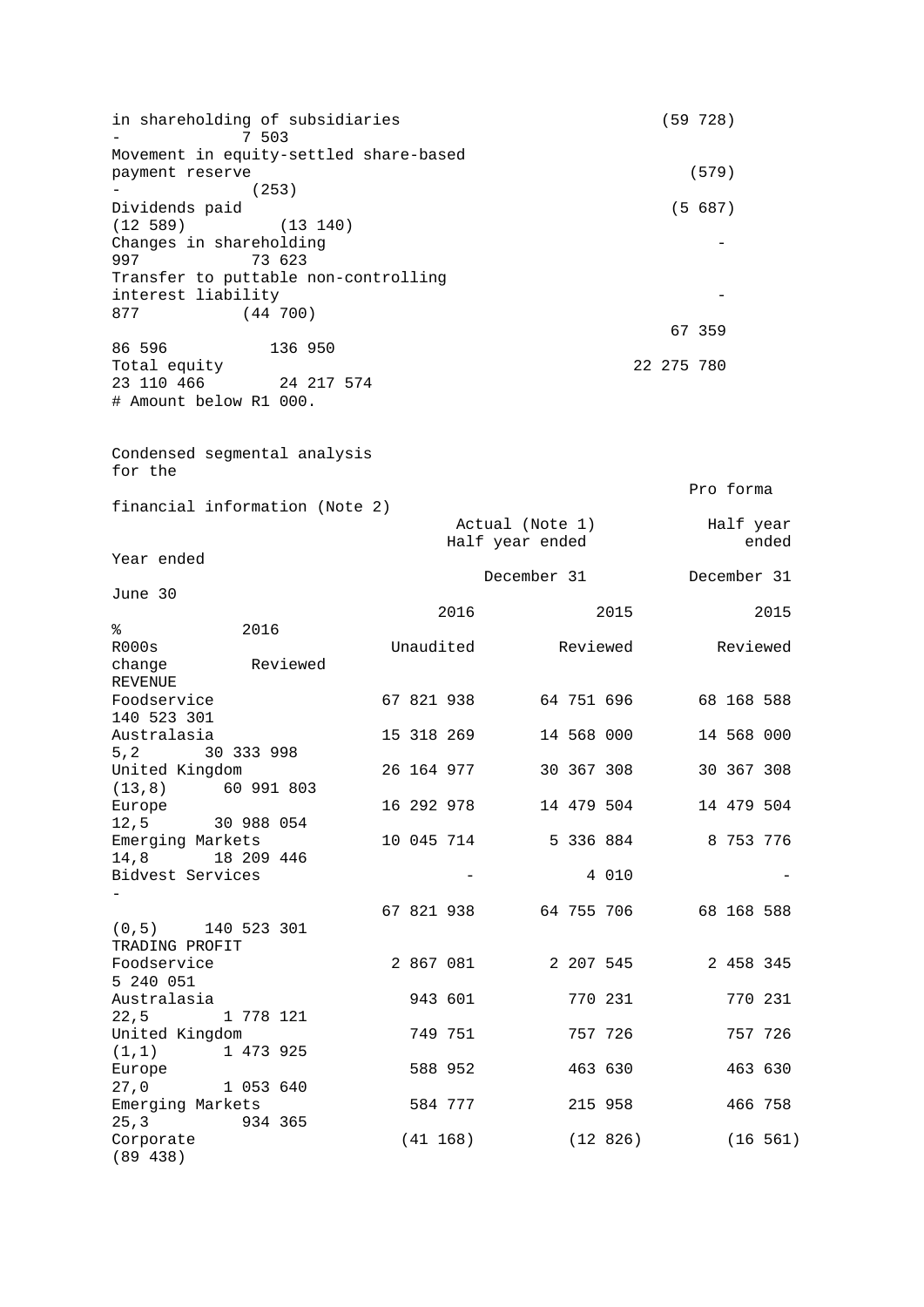Bidvest Services and the services of the services of  $\sim$  3 553 - 2 825 913 2 198 272 2 441 784 15,7 5 150 613 Note 1: Actual financial results of Bidcorp for the half year ended December 31 2015, do not include assets transferred to Bidcorp from Bidvest as part of the internal restructuring of Bidcorp, as this transfer was effective from April 1 2016. Note 2: Pro forma financial results of Bidcorp assume that all the assets (referred to in note 1) transferred into Bidcorp by Bidvest as part of the internal restructuring prior to its listing and unbundling had been part of Bidcorp for the full 2016 financial year. Comment Bidcorp has, in addition to its actual results, provided shareholders with pro forma financial information in relation to the comparative half year end due to the unbundling from The Bidvest Group Limited in May 2016, to enable a full appreciation of the true performance of the Group. The following comment is based on the comparison to that pro forma information. Highlights The Group delivered very pleasing results for the half year ended December 31 2016. Headline earnings per share (HEPS) increased by 20,3% to 600,3 cents per share (PF2015: 499,1 cents) with basic earnings per share (EPS) increasing by 20,7% to 600,3 cents per share (PF2015: 497,4 cents). Bidcorp's businesses continue to perform well across all geographies, driven by good organic growth in home currencies and benefiting from market share gains. Our strategic focus of balancing the exposure between contract, national and independent customers in the respective markets has driven margin improvement, despite generally very low inflation environments. Significant volatility across many major currencies, not only versus the rand, has not materially impacted our rand translated results in the period. Bidcorp has commenced a global rebranding exercise trading as "Bidfood", which will reinforce our image as "value-add food people" rather than logistics providers. Distribution In accordance with its dividend policy, Bidcorp has declared an interim cash dividend of 250,0 cents per share. Financial overview Overall net revenue of R67,8 billion (PF2015: R68,2 billion) was impacted by the ongoing deliberate and planned exit of some large contract business in various geographies, which still reflect to some extent in the comparative base. In the core foodservice businesses, solid revenue growth was achieved at improved margins in all geographies.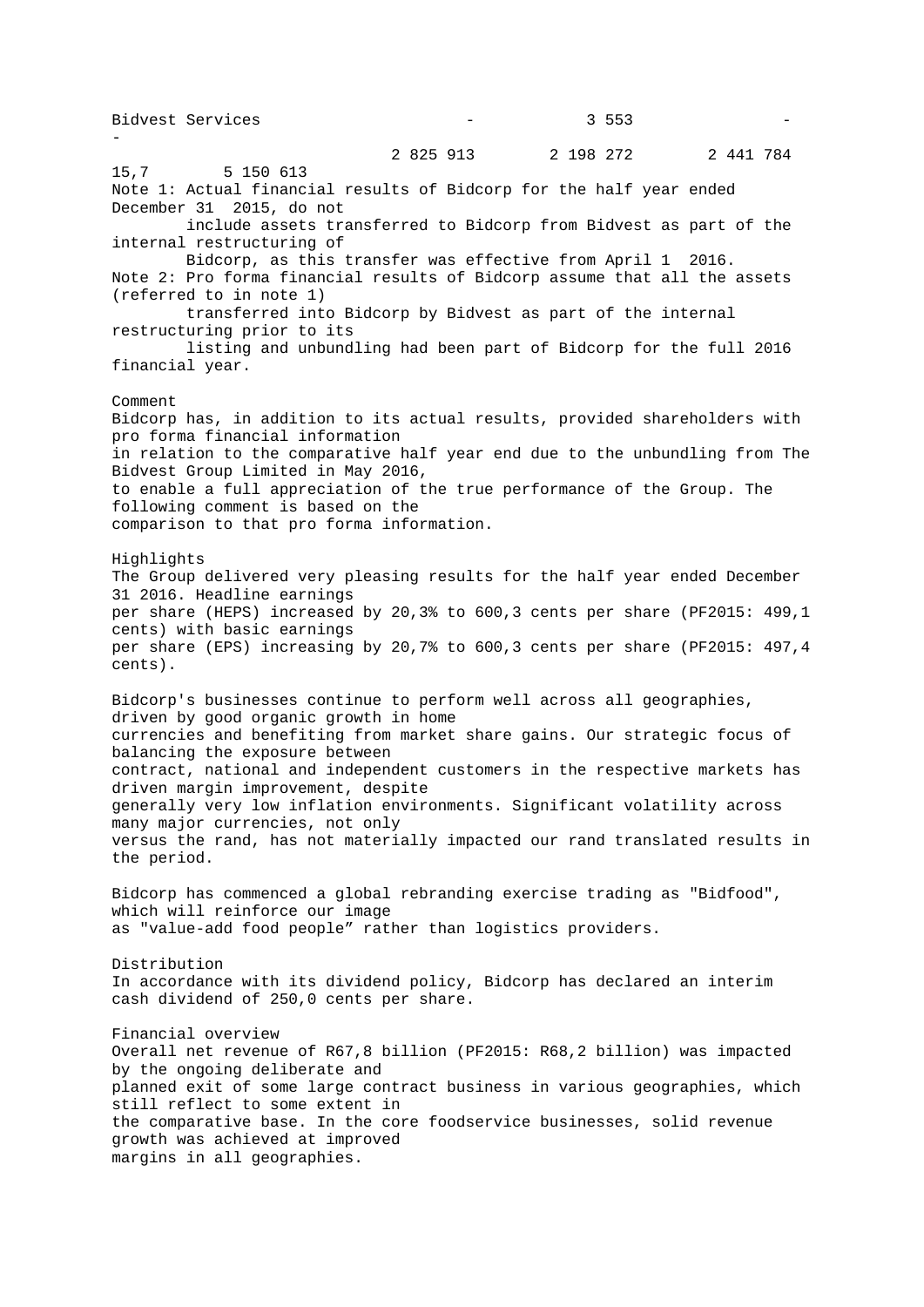Gross profit percentage increased to 21,4% (PF2015: 20,2%) reflecting the benefit of focusing on the correct mix of business. Operating expenses remained well controlled, increasing 3,2% despite some wage pressure in a number of growing economies and higher sales and distribution costs reflecting higher activity levels.

Group trading profit increased by 15,7% to R2,8 billion (PF2015: R2,4 billion) and the trading margin improved to 4,2% (PF2015: 3,6%), a direct consequence of the operational focus to grow the independent trade and rebalance the customer portfolio.

Share-based payment costs of R46,5 million (PF2015: R51,8 million) reflect the costs of long-term incentivisation across the Group, which remains a key performance driver.

Acquisition costs of R14,1 million (PF2015: R0,3 million) reflect some small bolt-on acquisition activity, the benefits of which will manifest going forward.

Net finance charges are 24,4% lower at R118,5 million (PF2015: R156,8 million). Cash generation has been solid despite greater utilisation of working capital, typical of the normal absorption experienced in the first half of the financial year. Bidcorp remains well capitalised, with trading profit interest cover at 23,8 times (PF2015: 15,6 times). Where appropriate, funding has been renegotiated to avail ourselves of the current low interest rate environment. We remain conservative in our approach to gearing but ongoing work is being undertaken to create adequate capacity for organic and acquisitive growth.

The Group's financial position remains strong. Total assets have grown reflecting replacement and expansionary capital expenditure on fixed assets, and the higher trading activity in inventories and receivables. Net debt is R1,7 billion, the same level as June 30 2016 but significantly improved on the R4,3 billion at December 2015.

Cash generated by operations was robust, net working capital days increased to 3 days (June  $2016: -1$  day) and net investment activities consumed R608,8 million. Free cash flow was positive at R762,6 million.

Acquisitions There have been no material acquisitions in the period. However, a number of smaller bolt-on acquisitions were concluded in Australia, Brazil, Belgium, Italy and Fresh UK totalling R495,8 million.

Bidcorp has concluded an agreement which will enable Puratos Group NV to acquire joint control of our South African-based Bakery Supplies business. The transaction will enable the business to develop new products using international innovation for the baking industry. The transaction is estimated to complete in April 2017.

Prospects Our foodservice businesses worldwide are executing on the strategy of rebalancing the exposure between contract,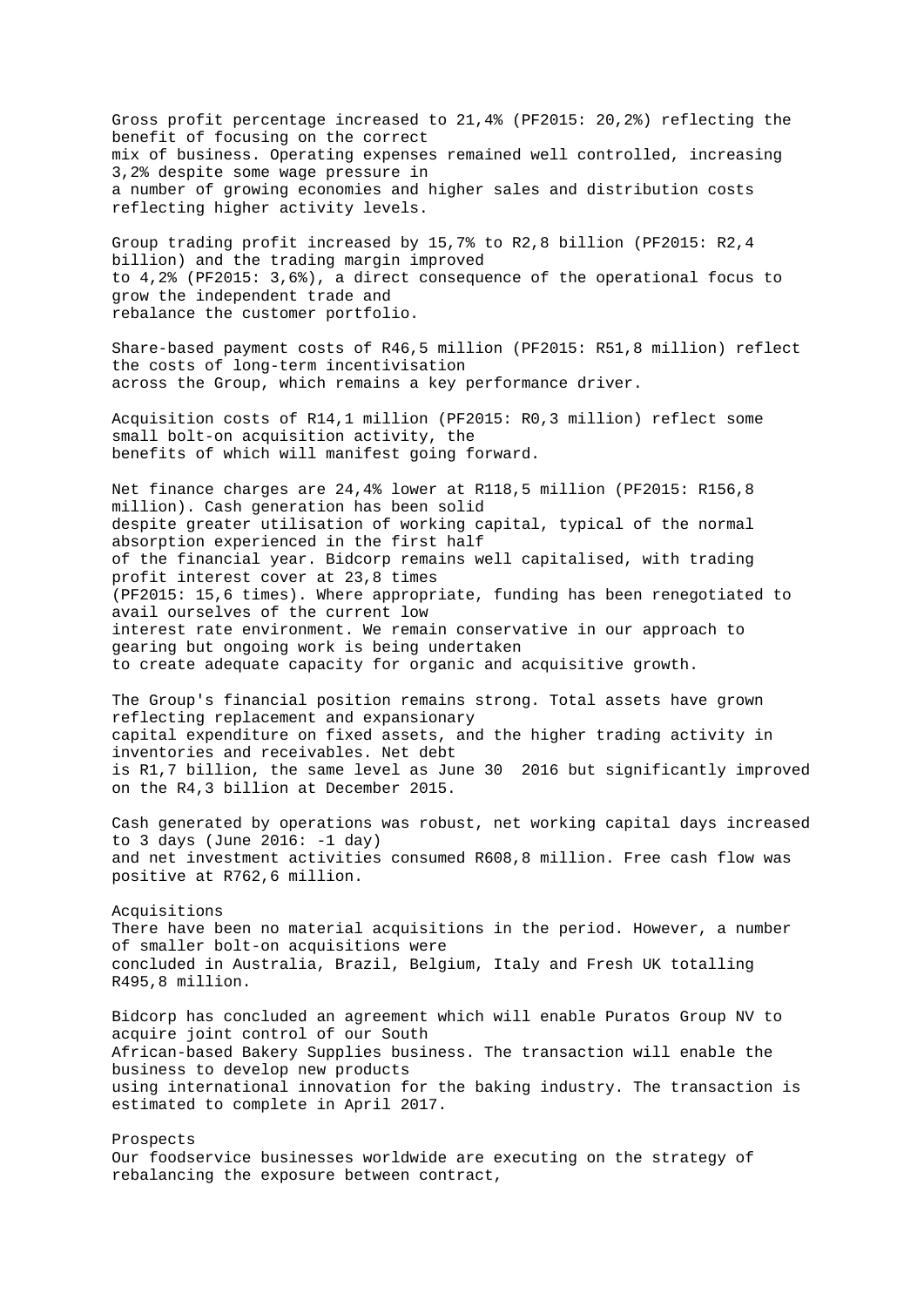national and independent customers in their respective markets. We see our future as a "foodservice" provider, as opposed to a "logistics" operator. Innovative technology-based solutions for customers and global procurement opportunities continue to gain traction as part of our value-add service to grow market share. Fresh produce, Meat categories and Value Add Processing continue to be areas of unexploited potential in many regions.

Our financial position is strong, cash generation is expected to remain robust, and we retain significant headroom to accommodate expansion opportunities, both acquisitive and organic.

Management remains alert to opportunities; organically through a focus on the appropriate business mix and bolt-on acquisitions in territory to expand geographic reach and product range extension; and via larger acquisitions to enter new markets. Despite our appetite for acquisitions, we remain disciplined in our approach to accessing the "right" opportunities.

Bidcorp's decentralised business model, the depth and experience of our entrepreneurial management team and the strength of the Group's culture enables us to continue to drive aboveaverage returns for our shareholders.

Management remain firmly of the view that over the medium term, overall returns on our internationally diversified businesses will far outstrip the negative effects of global volatility. Overall fundamentals in the global foodservice industry remain positive. Bidcorp will further leverage these conditions in its respective markets and anticipates continued real growth.

DIVISIONAL REVIEW Australasia The region continues to make a substantial contribution as the biggest profit generator. Revenue moved 5,2% higher to R15,3 billion (PF2015: R14,6 billion). Trading profit rose 22,5% to R943,6 million (PF2015: R770,2 million). The successful strategy of bringing the "food" focus back into the businesses is reflected in these results.

Australia put in a strong first half. Total sales fell in line with the strategy of exiting logistics revenue while growing independent freetrade volumes through the Foodservice, Fresh and Meat divisions. Profit and margins rose, a commendable performance and an indication the long-term strategy is working.

Foodservice made an outstanding contribution. The number of branches rose to 33 following the acquisitions of Pye Providores (Port Macquarie) and Central Choice (Launceston). Branch network growth remains a focus area.

Imports division had a great six months, concentrating on new product development. Fresh is starting to fulfil its potential and delivered profit improvements. Meat made a small, opportunistic acquisition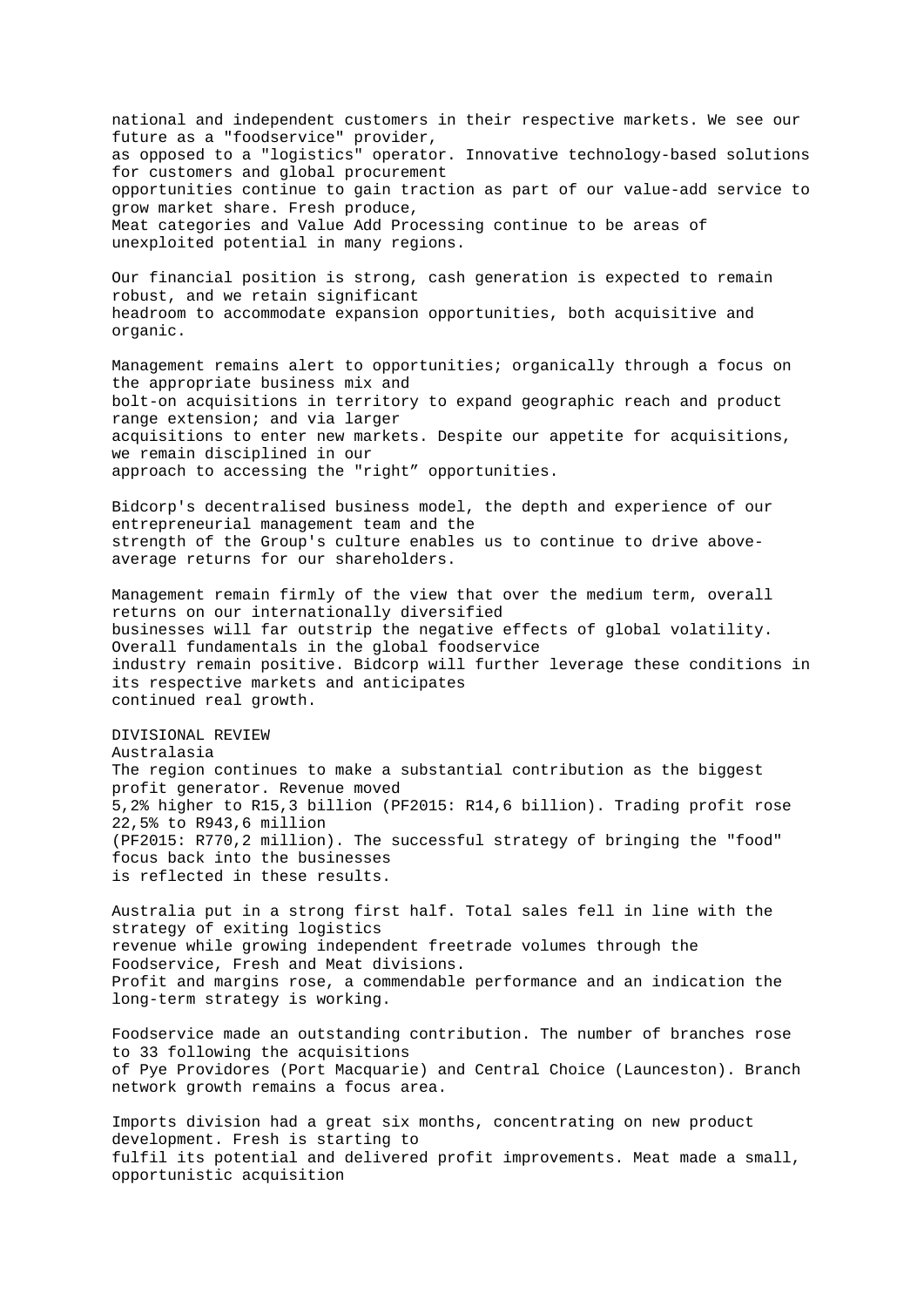in Canberra.

New Zealand performance was buoyed by a positive macro-economic environment and the success of several initiatives, including the growth of the Processing and Imports divisions. Revenue and trading profit rose significantly.

Gains were driven by increased freetrade focus at branch level and supply chain efficiencies. Cash flow remained strong and returns rose substantially. Work continues on four new distribution facilities.

Foodservice performed strongly. The division's import capability became a source of competitive advantage. Fresh delivered excellent results, containing costs and protecting margins, and our Auckland business won a significant contract. Processing went from strength to strength.

## Europe

The eastern European businesses delivered superior growth bolstering the results in this division. Revenue rose 12,5% to R16,3 billion (PF2015: R14,5 billion) while trading profit rose 27,0% to R589,0 million (PF2015: R463,6 million).

The Netherlands business achieved revenue gains despite second quarter pressure. Trading profit growth was slightly below expectation as institutional sales volumes declined and catering volumes disappointed. A strong hospitality performance helped offset institutional and catering setbacks. National account business also grew.

Belgium operations gained further traction. Revenue grew and trading profits rose. Catering remained under pressure, but Horeca, Institutional and Chain business exceeded expectation and the business remained strongly cash generative. The acquisition of Bestfood, a multi-temp Horeca wholesaler, was finalised. A significant institutional contract win was recorded late in the period.

DAC Italy registered strong trading profit and revenue growth that was substantially higher than prior year, notwithstanding the benefit of the acquisition of Quartiglia Food Service. Growth of the independent market continued and now represents about 75% of turnover. International revenue increased, boosted by sales to Bidcorp sister companies. Cash generation remains strong.

Czech and Slovakia secured pleasing growth despite the summer not being as favourable for ice cream sales as last year. Revenue and trading profit were well above last year and margins were well managed. In the Horeca space our main focus remains on growing our red meat, poultry and fish categories. Fresh vegetable distribution has begun. Retail activity centres on frozen products and ice cream. We launched pork, beef and game sales to butcheries. Slovakia made an improved contribution on strong retail and Horeca performance.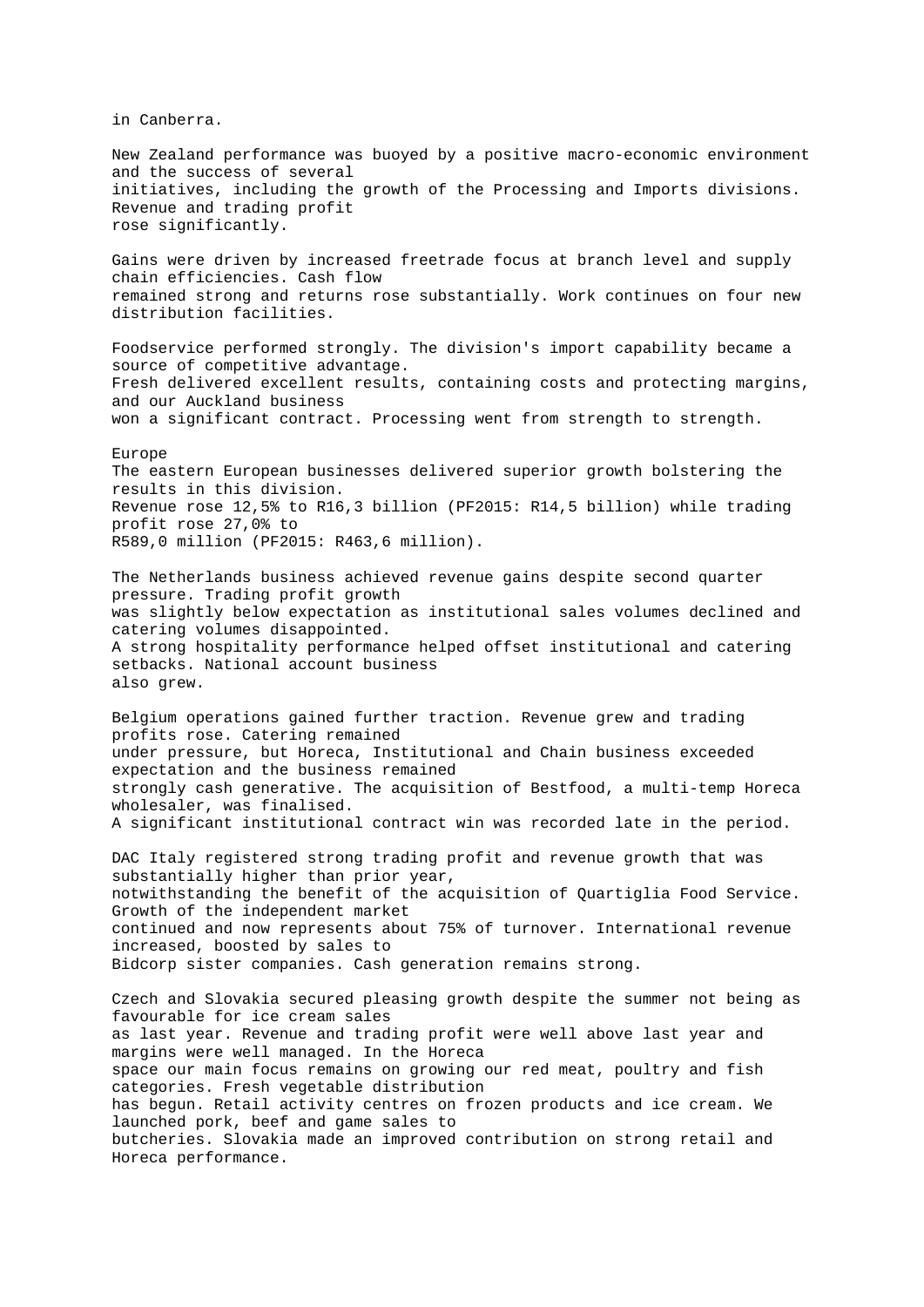Poland continued the trend of strong revenue growth. Margins were maintained and overheads well controlled. Trading profit exceeded expectation. The freetrade share of the sales mix continues to expand. Working capital was well managed and investment in plant and vehicles continued, as we continue to see the benefits of this growing market.

Baltics revenue showed pleasing growth, underpinned by strong foodservice results. Strong ambient and chilled growth is evident. The business is at breakeven levels.

Spain made continued progress albeit a small loss was recorded, down on the loss recorded previously,and remains a very interesting market for us.

Aktaes Turkey was impacted by political uncertainty and terrorism, affecting tourism with major customer groups. Depreciation of the Turkish lira had a severe effect on margins. Aktaes achieved sales gains, but recorded a loss. An Aegean acquisition is being explored.

United Kingdom (UK) Trading profit decreased by 1,1% to R749,8 million (PF2015: R757,7 million); however, on a constant currency basis, trading profit grew 15,1%. Excluding the Logistics business, our UK Foodservice and Fresh business grew trading profit by 18,9% in sterling.

Bidfood UK delivered an excellent result bolstered by a positive second quarter. Trading profit was comfortably above budget and the prior period, even though there is one less trading week in the current period. Overall revenue declined off the back of the intentional exiting of low margin contracts. Customer margins were well managed. In line with our long-term strategy, the freetrade volume mix showed good improvement. Like-for-like own brand volumes grew. National account business retention levels were pleasing.

Fresh profit rose, but was below expectation in view of the weaker sterling causing significant product cost inflation within potatoes, salmon and butter product categories. Some margin has been sacrificed in order to maintain volumes. Hardest hit was Seafood however margins have begun to stabilise. Oliver Kay (fresh produce) achieved encouraging sales gains. Recently acquired R Noone (fresh produce) performed well. Meat sales were strong in December, supported by solid contributions from Campbell's and Henson's.

Logistics results remain disappointing, weaker than the comparative period trading profit. Volumes rose though margin per case was under pressure. Distribution, storage and handling costs were poorly managed and increased beyond expectation.

Ongoing review of the commercial scope of contracts, service levels and costs is underway by the new management team. The management irregularities that were reported on during the previous financial year remain the subject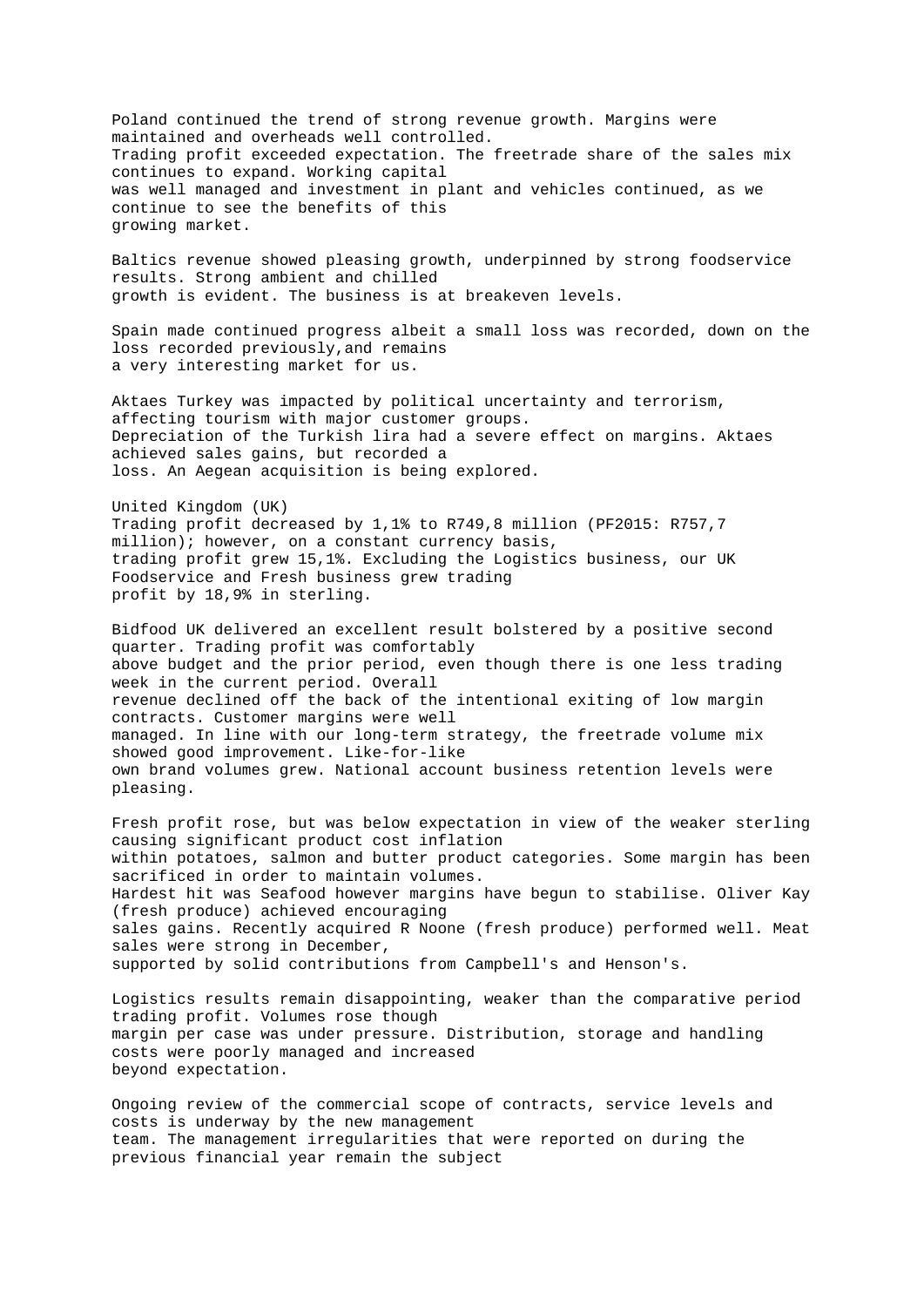of ongoing legal processes. Abnormal costs in respect of these matters have been provided for at the corporate level. Any impact on non-current assets is continually being monitored by management however no adjustments have been made to the financial position to date. The future strategic options for this business are under consideration.

Emerging Markets These businesses continue to deliver commendable results in light of the many economic challenges faced in these regions. Revenue moved 14,8% higher to R10,0 billion (PF2015: R8,8 billion), with trading profit up 25,3% at R584,8 million (PF2015: R463,6 million).

Food Africa returned excellent results. Sales growth was underpinned by continued independent channel gains. Strong trading profit improvements were registered across all businesses. Cash flow remained strong while investment in vehicles and facilities was maintained. Developments to the IT and business collaboration systems continue to add value. Within Foodservice the online ordering platform and private label sales were enablers of growth. Crown Food Group grew its own manufactured lines and products. At Bakery Solutions the focus on innovation and product development yielded positive results. Within the export business, despite challenges in a number of geographies, excellent results were achieved by the Zambian operations.

Greater China Hong Kong topped budgetary expectations for trading profit and sales in a challenging market. Margins came under renewed pressure impacted by sluggish tourism, notably Macau. Across the wider business, sales of dairy and dry products were especially strong. Natural and Organic Global grew beef and poultry volumes. In the mainland China business, second-tier cities were growth points. Hotel and restaurant customers supported Shanghai gains. Beijing saw good demand from supermarket and bakery customers. Guangzhou was buoyed by a strong second quarter. Shenzhen drove improvements in the restaurant and foodservice channels. Late in the period we bought out our 40% partner in this business.

Singapore operations were challenged by declines across the food and beverage sector yet registered a significantly improved result. Foodservice secured continued growth with beef, poultry and butchery categories all strong contributors. Gourmet sales were strong but changes to the product mix affected margins.

Brazil secured pleasing growth in revenue and trading profit despite customer liquidity constraints. Economic and political conditions remained challenging. A new acquisition, Mariusso, based in the São Paulo area, is being integrated in order to extract synergies. Our disciplined approach to credit extension inhibits the potential growth of the customer-base; however, caution is deemed prudent at this stage.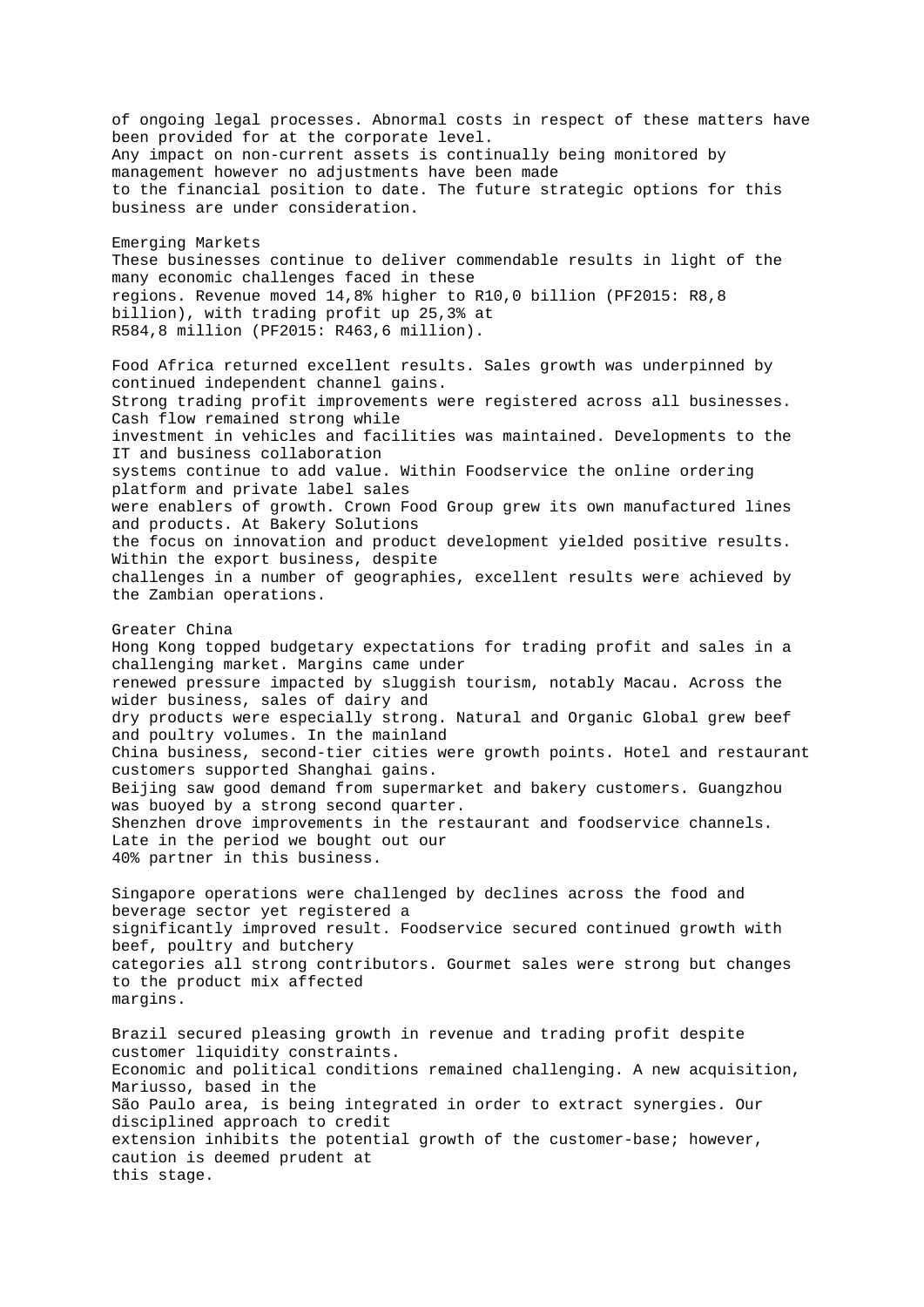Chile achieved pleasing gains in a stagnant economy. Sales volumes outperformed budget. The new Concepcion branch moved into profit following the acquisition of a small distribution company. Santiago Foodservice did well, freezer capacity expansion has begun and debtors' collections showed improvement. Middle East businesses registered revenue growth while trading profit was in line with expectation, underpinned by good contributions from Saudi Arabia and the smaller regional markets. UAE put in another strong showing, and we are benefiting from our previous investment into our operational capacity. Directorate At the annual general meeting (AGM), Mrs CWL Phalatse retired from the board. The board thanked Mrs Phalatse for her contribution. Mrs DD Mokgatle was appointed as a non-executive director with effect from October 4 2016. B Joffe BL Berson DE Cleasby Chief executive Chief financial Chief executive officer Dividend declaration In line with the Group dividend policy, the directors have declared an interim cash dividend of 250,0 cents (212,5 cents net of dividend withholding tax, where applicable) per ordinary share for the six months ended December 31 2016 to those members registered on the record date, being Friday, March 24 2017. The dividend has been declared from income reserves. A dividend withholding tax of 15% (or as legislated) will be applicable to all shareholders who are not exempt. Share code: BID ZAE000216537<br>1995/008615/06 Company registration number: 1995/00861<br>Company tax reference number: 9040946841 Company tax reference number: 9040946841<br>Gross cash dividend amount per share: 250,0 cents Gross cash dividend amount per share: 250,0 cents<br>Net dividend amount per share: 212,5 cents Net dividend amount per share: 212,5 c<br>Issued shares at declaration date ('000): 335 404 Issued shares at declaration date ('000):<br>Declaration date: Thursday, February 23 2017<br>Monday, March 20 2017 Last day to trade cum dividend: Monday, March 20 2017<br>First day to trade ex dividend: Wednesday, March 22 2017 First day to trade ex dividend:<br>Record date: Record date: Friday, March 24 2017 Monday, March 27 2017 Share certificates may not be dematerialised or rematerialised between Wednesday, March 22 2017 and Friday, March 24 2017, both days inclusive. For and on behalf of the board AK Biggs Company secretary Johannesburg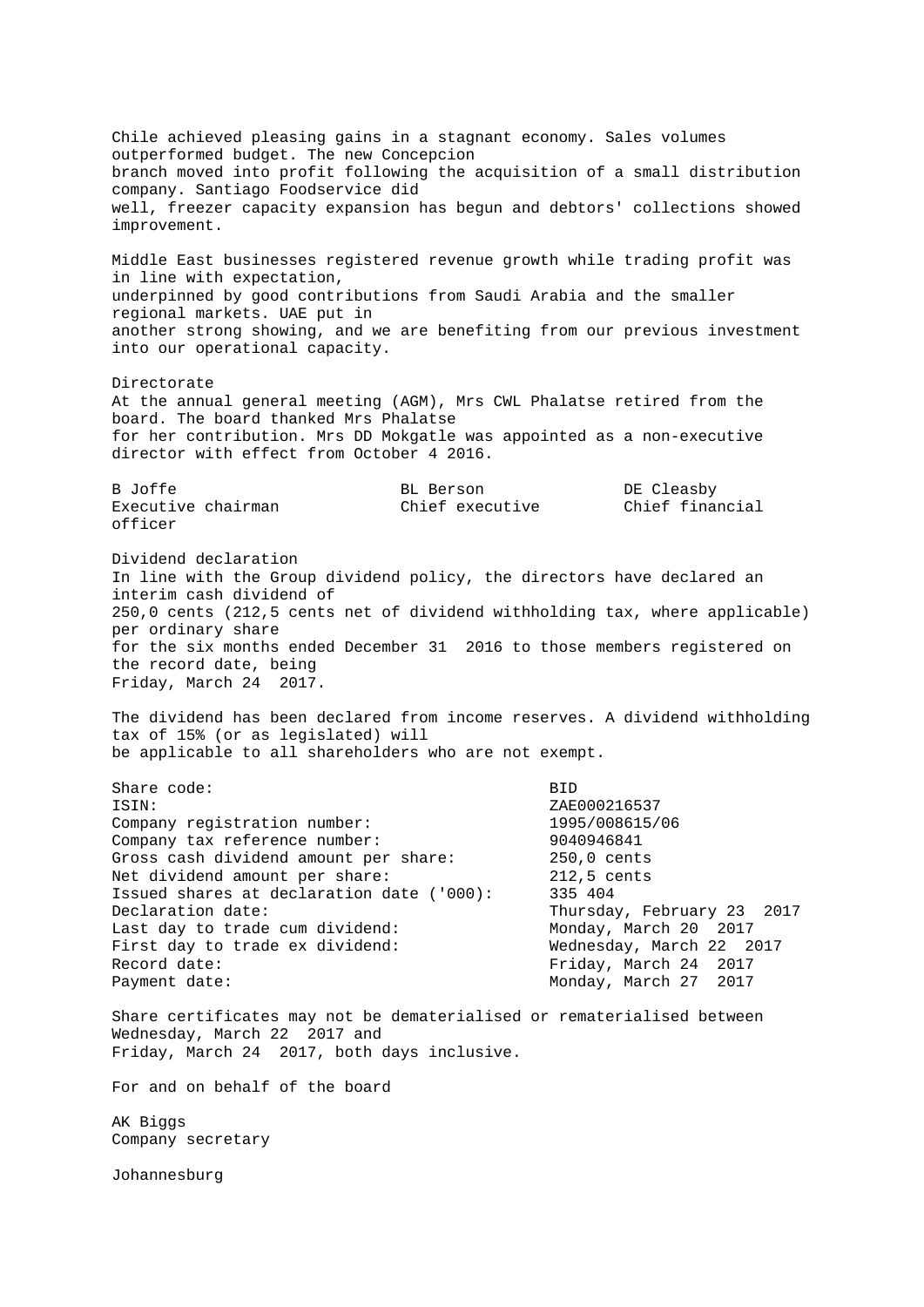February 23 2017

These interim condensed consolidated financial statements have been prepared in accordance with the framework concepts and the measurement and recognition requirements of International Financial Reporting Standards (IFRS) and the SAICA Financial Reporting Guides as issued by the Accounting Practices Committee and Financial Reporting Pronouncements as issued by Financial Reporting Standards Council, and include disclosure as required by IAS 34 Interim Financial Reporting and the Companies Act of South Africa. They do not include all the information required for a complete set of IFRS financial statements. However, selected explanatory notes are included to explain events and transactions that are significant to an understanding to the changes in the Group's financial position and performance since the last annual consolidated financial statements as at and for the year ended June 30 2016. In preparing these interim condensed consolidated financial statements, management make judgements, estimates and assumptions that affect the application of accounting policies and the reported amounts of assets and liabilities, income and expense. Actual results may differ from these estimates. The significant judgements made by management in applying the Group's accounting policies and the key sources of estimation uncertainty were the same as those that applied to the consolidated financial statements as at and for the year ended June 30 2016. Certain segments were reclassified during the year. The comparative year's segmental information has been represented to reflect these insignificant changes. Significant accounting policies The accounting policies applied in these interim condensed consolidated financial statements are the same as those applied in the Group's consolidated financial statements as at and for the year ended June 30 2016. Financial instruments When measuring the fair value of an asset or a liability, the Group uses market observable data as far as possible. Fair values are categorised into different levels in a fair value hierarchy based on the inputs used in the valuation techniques categorised as follows: - Level 1: quoted prices (unadjusted) in active markets for identical assets or liabilities. - Level 2: inputs other than quoted prices included in level 1 that are observable for the asset or liability, either directly (ie as prices) or indirectly (ie derived from prices).

Basis of presentation of condensed consolidated financial statements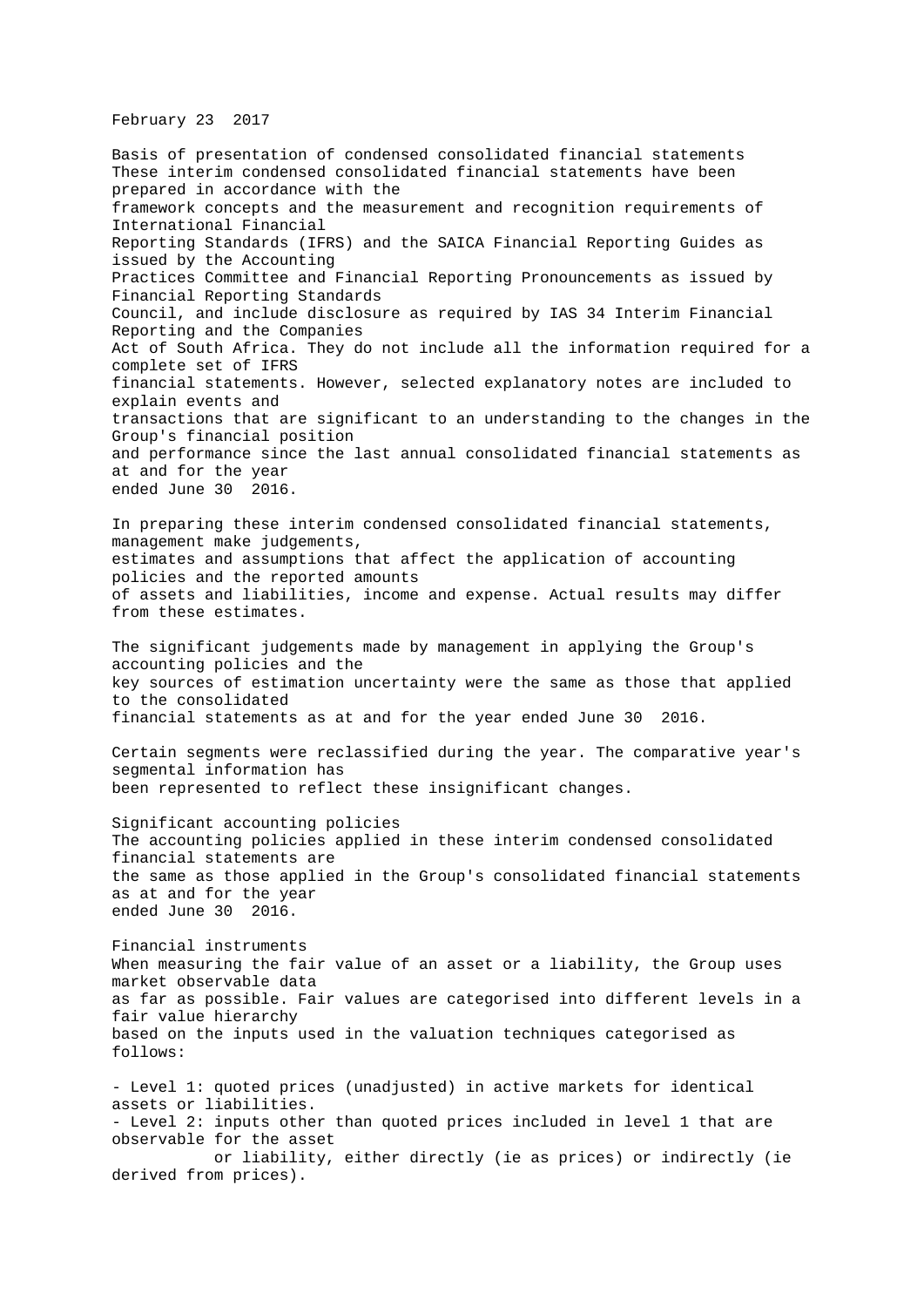observable market data (unobservable inputs). The following table shows the carrying amounts and fair values of financial assets and financial liabilities, including their levels in the fair value hierarchy for financial instruments measured at fair value. It does not include fair value information for financial assets and financial liabilities not measured at fair value if the carrying amount is a reasonable approximation of fair value.

- Level 3: inputs for the asset or liability that are not based on

|                                                       |               |                     | Non-current Current                       |    |
|-------------------------------------------------------|---------------|---------------------|-------------------------------------------|----|
|                                                       |               |                     | assets (liabilities) liabilities          |    |
| Fair value                                            |               |                     |                                           |    |
| R000s                                                 | Puttable      |                     |                                           |    |
|                                                       | non-          |                     | Vendors                                   |    |
|                                                       |               | controlling Invest- | for                                       |    |
|                                                       |               |                     | interests ments acquisition               |    |
| Total Level 1 Level 2 Level 3                         |               |                     |                                           |    |
| December 31 2016                                      |               |                     |                                           |    |
| Financial assets                                      |               |                     |                                           |    |
| measured at fair value                                |               | $-8405$             |                                           | 8  |
| 405 - 1 801 6 604                                     |               |                     |                                           |    |
| Financial liabilities                                 |               |                     |                                           |    |
| measured                                              |               |                     | $(1\ 043\ 023)$ - $(446\ 910)$ $(1\ 489)$ |    |
| $933)$ -                                              | $- (1489933)$ |                     |                                           |    |
| December 31 2015                                      |               |                     |                                           |    |
| Financial assets                                      |               |                     |                                           |    |
| measured at fair value                                |               | $-15574$            |                                           | 15 |
| 574 - 1 877 13 697                                    |               |                     |                                           |    |
| Financial liabilities                                 |               |                     |                                           |    |
| measured at fair value (1 058 611) - (631 646) (1 690 |               |                     |                                           |    |
| $257)$ - (1 690 257)                                  |               |                     |                                           |    |
| June 30 2016                                          |               |                     |                                           |    |
| Financial assets                                      |               |                     |                                           |    |
| measured at fair value 100 - 122                      |               |                     |                                           |    |
| $-$ 501 293 2 054 7 775                               |               |                     |                                           |    |
| Financial liabilities                                 |               |                     |                                           |    |
| measured at fair value (1 168 921) - (513 308) (1 682 |               |                     |                                           |    |
| $229$ ) - $-$ (1 682 229)                             |               |                     |                                           |    |
|                                                       |               |                     |                                           |    |

Valuation technique The expected payments are determined by considering the possible scenarios of forecast EBITDAs, the amount to be paid under each scenario and the probability of each scenario. The valuation models consider the present value of expected payment, discounted using a risk-adjusted discount rate.

Significant unobservable inputs<br>- EBITDA growth rates: 1 - EBITDA growth rates:  $10^{\circ}$  - 23% (2015: 10% - 23%)<br>- EBITDA multiples:  $4, 8x - 7x$  (2015:  $4, 8x - 7x$ )  $4,8x - 7x (2015: 4,8x - 7x)$ - Risk-adjusted discount rate: 1,99% - 5,00% (2015: 1,99% - 5,00%) Inter-relationship between significant unobservable inputs and fair value

measurement The estimated fair value would increase (decrease) if:

- The EBITDA was higher (lower); or

- The risk-adjusted discount rate was lower (higher).

Related parties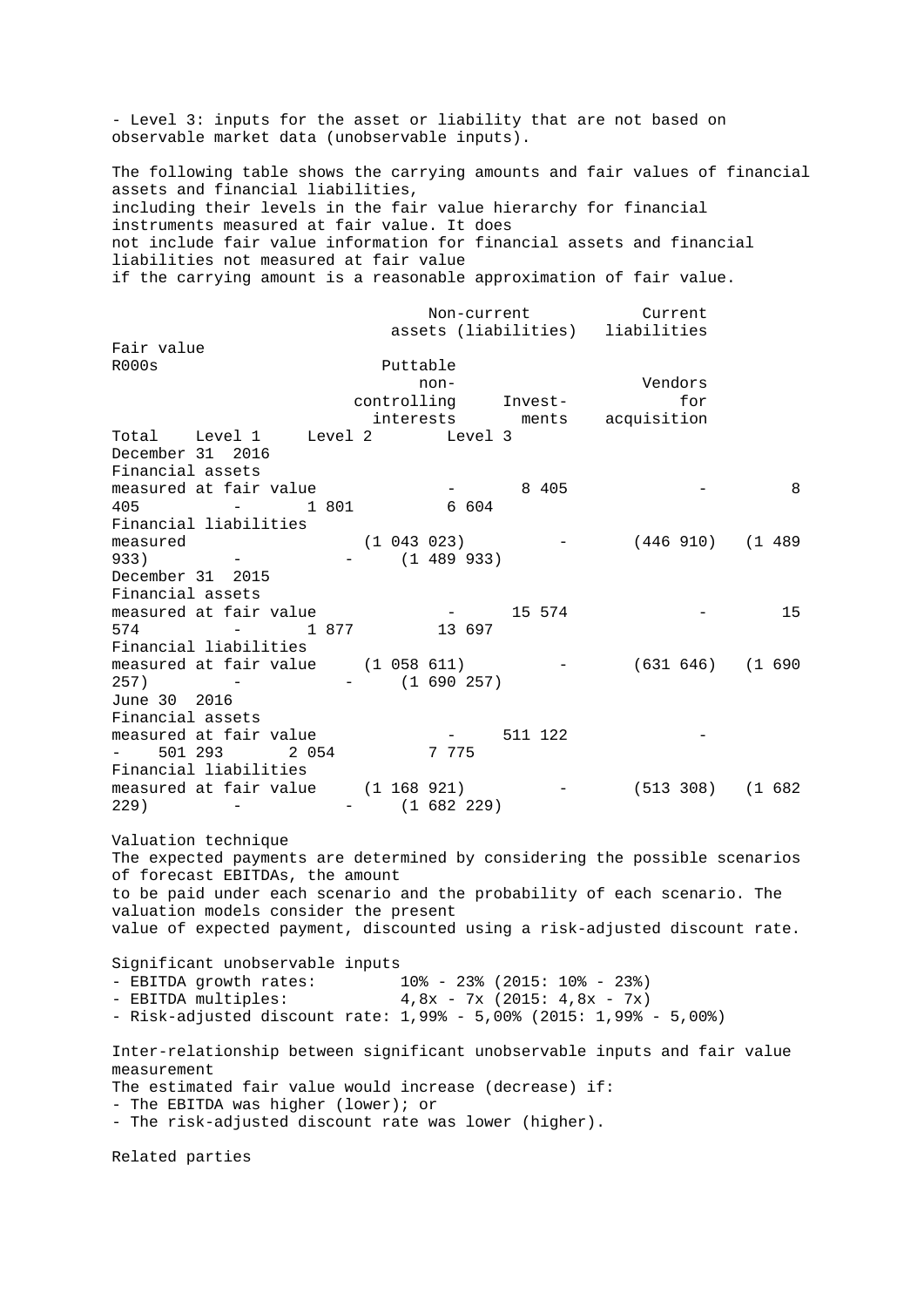The identification of related parties and transactions with key management personnel as of and for the period ended December 31 2016 have been the same as those applied in the Group's consolidated financial statements as at and for the year ended June 30 2016.

Unaudited results These results have not been audited or reviewed by the Group's auditors. The interim condensed consolidated financial statements have been prepared by CAM Bishop (CA)SA, under the supervision of DE Cleasby CA(SA), and were approved by the board of directors on February 22 2017.

Exchange rates The following exchange rates were used in the conversion of foreign interests and foreign transactions during the periods:

| December 31 |          |  |  |
|-------------|----------|--|--|
| 2016        | 2015     |  |  |
| Unaudited   | Reviewed |  |  |
|             |          |  |  |
| 16,83       | 23,03    |  |  |
| 17,94       | 20,86    |  |  |
|             |          |  |  |
| 14,41       | 16,95    |  |  |
| 15,40       | 15,01    |  |  |
|             |          |  |  |
| 9,88        | 11,35    |  |  |
| 10,57       | 9,84     |  |  |
|             |          |  |  |

Supplementary pro forma information regarding the currency effects of the translation of foreign operations on the Group The pro forma financial information has been compiled for illustrative purposes only and is the responsibility of the board. Due to the nature of this information, it may not fairly present the Group's financial position, changes in equity and results of operations or cash flows. The pro forma information has been compiled in terms of the JSE Listings Requirements and the Revised Guide on Pro Forma Information by SAICA.

The Group underwent an internal restructuring with effect from April 1 2016 in anticipation of the listing and unbundling of Bidcorp on May 30 2016. The illustrative information, detailed in the statement of profit or loss, has been prepared on the basis that the internal restructuring had been effective July 1 2015 and includes pro forma adjustments on a basis consistent with those of the prelisting statement of Bidcorp, dated April 14 2016.

The average rand exchange rate weakened against most of the significant currencies in which the Group's foreign operations trade, namely the euro (15,01 in 2015 to 15,40 in 2016) and the Australian dollar (9,84 in 2015 to 10,57 in 2016), however, this was offset by an appreciation in the rand against sterling (20,86 in 2015 to 17,94 in 2016) following the UK referendum to leave the EU in June 2016 (Brexit).